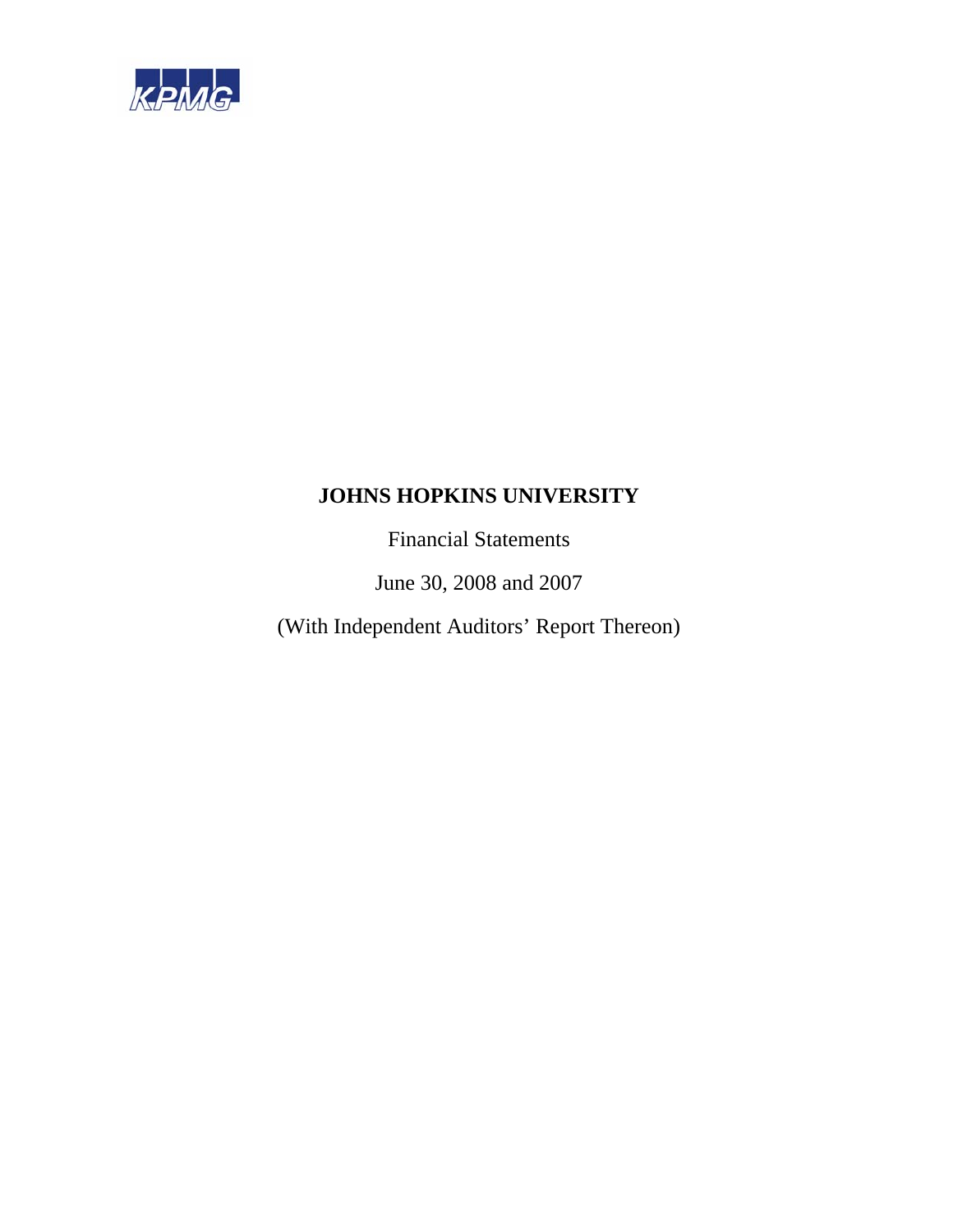

**KPMG LLP**  1 East Pratt Street Baltimore, MD 21202-1128

# **Independent Auditors' Report**

The Board of Trustees The Johns Hopkins University:

We have audited the accompanying balance sheets of The Johns Hopkins University as of June 30, 2008 and 2007, and the related statements of activities and cash flows for the years then ended. These financial statements are the responsibility of the University's management. Our responsibility is to express an opinion on these financial statements based on our audits.

We conducted our audits in accordance with auditing standards generally accepted in the United States of America. Those standards require that we plan and perform the audit to obtain reasonable assurance about whether the financial statements are free of material misstatement. An audit includes consideration of internal control over financial reporting as a basis for designing audit procedures that are appropriate in the circumstances, but not for the purpose of expressing an opinion on the effectiveness of the University's internal control over financial reporting. Accordingly, we express no such opinion. An audit also includes examining, on a test basis, evidence supporting the amounts and disclosures in the financial statements, assessing the accounting principles used and significant estimates made by management, as well as evaluating the overall financial statement presentation. We believe that our audits provide a reasonable basis for our opinion.

In our opinion, the financial statements referred to above present fairly, in all material respects, the financial position of The Johns Hopkins University as of June 30, 2008 and 2007, and the changes in its net assets and its cash flows for the years then ended in conformity with U.S. generally accepted accounting principles.

As discussed in note  $1(r)$  of the notes to the financial statements, the University adopted Statement of Financial Accounting Standards No. 158, *Employer's Accounting for Defined Benefit Pension and Other Postretirement Plans,* on June 30, 2007*.* 

KPMG LLP

October 3, 2008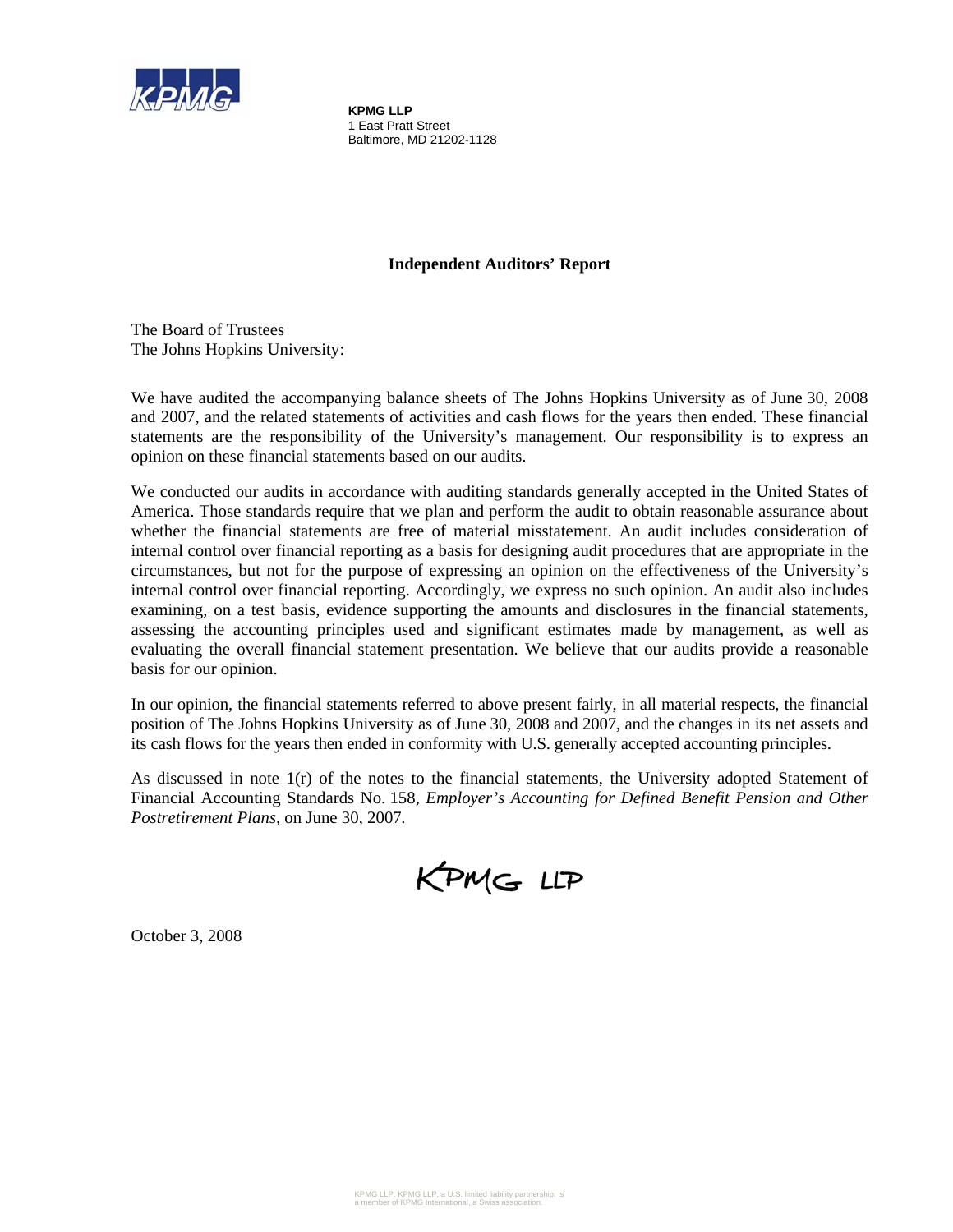Balance Sheets

June 30, 2008 and 2007

(In thousands)

| \$<br>220,588<br>134,517<br>403,673<br>433,681<br>195,907<br>182,790<br>89,823<br>86,103<br>35,788<br>31,458<br>3,625,248<br>3,422,769<br>1,917,128<br>1,745,222<br>115,056<br>114,937<br><b>Total assets</b><br>\$.<br>6,603,211<br>6,151,477<br><b>Liabilities and Net Assets</b><br>\$<br>376,103<br>347,757<br>309,926<br>271,231<br>81,714<br>89,746<br>1,027,817<br>942,402<br>258,009<br>long-term liabilities<br>260,577<br>Endowment and similar funds held for purposes of Johns Hopkins<br>Hospital and Johns Hopkins Hospital Endowment Fund<br>437,183<br>79,536<br><b>Total liabilities</b><br>2,490,752<br>1,991,249<br>Net assets:<br>Unrestricted<br>2,407,626<br>2,521,159<br>515,283<br>Temporarily restricted<br>509,812<br>Permanently restricted<br>1,195,021<br>1,123,786<br>Total net assets<br>4,112,459<br>4,160,228<br>6,603,211<br>Total liabilities and net assets<br>S<br>6,151,477 | <b>Assets</b>                                                  | 2008 | 2007 |
|-------------------------------------------------------------------------------------------------------------------------------------------------------------------------------------------------------------------------------------------------------------------------------------------------------------------------------------------------------------------------------------------------------------------------------------------------------------------------------------------------------------------------------------------------------------------------------------------------------------------------------------------------------------------------------------------------------------------------------------------------------------------------------------------------------------------------------------------------------------------------------------------------------------------|----------------------------------------------------------------|------|------|
|                                                                                                                                                                                                                                                                                                                                                                                                                                                                                                                                                                                                                                                                                                                                                                                                                                                                                                                   | Cash and cash equivalents                                      |      |      |
|                                                                                                                                                                                                                                                                                                                                                                                                                                                                                                                                                                                                                                                                                                                                                                                                                                                                                                                   | Accounts receivable, net                                       |      |      |
|                                                                                                                                                                                                                                                                                                                                                                                                                                                                                                                                                                                                                                                                                                                                                                                                                                                                                                                   | Contributions receivable, net                                  |      |      |
|                                                                                                                                                                                                                                                                                                                                                                                                                                                                                                                                                                                                                                                                                                                                                                                                                                                                                                                   | Prepaid expenses, deferred charges and other assets            |      |      |
|                                                                                                                                                                                                                                                                                                                                                                                                                                                                                                                                                                                                                                                                                                                                                                                                                                                                                                                   | Student loans receivable, net                                  |      |      |
|                                                                                                                                                                                                                                                                                                                                                                                                                                                                                                                                                                                                                                                                                                                                                                                                                                                                                                                   | Investments                                                    |      |      |
|                                                                                                                                                                                                                                                                                                                                                                                                                                                                                                                                                                                                                                                                                                                                                                                                                                                                                                                   | Investment in property and equipment, net                      |      |      |
|                                                                                                                                                                                                                                                                                                                                                                                                                                                                                                                                                                                                                                                                                                                                                                                                                                                                                                                   | Interests in trusts and endowment funds held by others         |      |      |
|                                                                                                                                                                                                                                                                                                                                                                                                                                                                                                                                                                                                                                                                                                                                                                                                                                                                                                                   |                                                                |      |      |
|                                                                                                                                                                                                                                                                                                                                                                                                                                                                                                                                                                                                                                                                                                                                                                                                                                                                                                                   |                                                                |      |      |
|                                                                                                                                                                                                                                                                                                                                                                                                                                                                                                                                                                                                                                                                                                                                                                                                                                                                                                                   | Accounts payable and accrued expenses                          |      |      |
|                                                                                                                                                                                                                                                                                                                                                                                                                                                                                                                                                                                                                                                                                                                                                                                                                                                                                                                   | Deferred revenues and other liabilities                        |      |      |
|                                                                                                                                                                                                                                                                                                                                                                                                                                                                                                                                                                                                                                                                                                                                                                                                                                                                                                                   | Payables and deferred revenues under split interest agreements |      |      |
|                                                                                                                                                                                                                                                                                                                                                                                                                                                                                                                                                                                                                                                                                                                                                                                                                                                                                                                   | Debt                                                           |      |      |
|                                                                                                                                                                                                                                                                                                                                                                                                                                                                                                                                                                                                                                                                                                                                                                                                                                                                                                                   | Obligations under deferred compensation agreements and other   |      |      |
|                                                                                                                                                                                                                                                                                                                                                                                                                                                                                                                                                                                                                                                                                                                                                                                                                                                                                                                   |                                                                |      |      |
|                                                                                                                                                                                                                                                                                                                                                                                                                                                                                                                                                                                                                                                                                                                                                                                                                                                                                                                   |                                                                |      |      |
|                                                                                                                                                                                                                                                                                                                                                                                                                                                                                                                                                                                                                                                                                                                                                                                                                                                                                                                   |                                                                |      |      |
|                                                                                                                                                                                                                                                                                                                                                                                                                                                                                                                                                                                                                                                                                                                                                                                                                                                                                                                   |                                                                |      |      |
|                                                                                                                                                                                                                                                                                                                                                                                                                                                                                                                                                                                                                                                                                                                                                                                                                                                                                                                   |                                                                |      |      |
|                                                                                                                                                                                                                                                                                                                                                                                                                                                                                                                                                                                                                                                                                                                                                                                                                                                                                                                   |                                                                |      |      |
|                                                                                                                                                                                                                                                                                                                                                                                                                                                                                                                                                                                                                                                                                                                                                                                                                                                                                                                   |                                                                |      |      |
|                                                                                                                                                                                                                                                                                                                                                                                                                                                                                                                                                                                                                                                                                                                                                                                                                                                                                                                   |                                                                |      |      |
|                                                                                                                                                                                                                                                                                                                                                                                                                                                                                                                                                                                                                                                                                                                                                                                                                                                                                                                   |                                                                |      |      |
|                                                                                                                                                                                                                                                                                                                                                                                                                                                                                                                                                                                                                                                                                                                                                                                                                                                                                                                   |                                                                |      |      |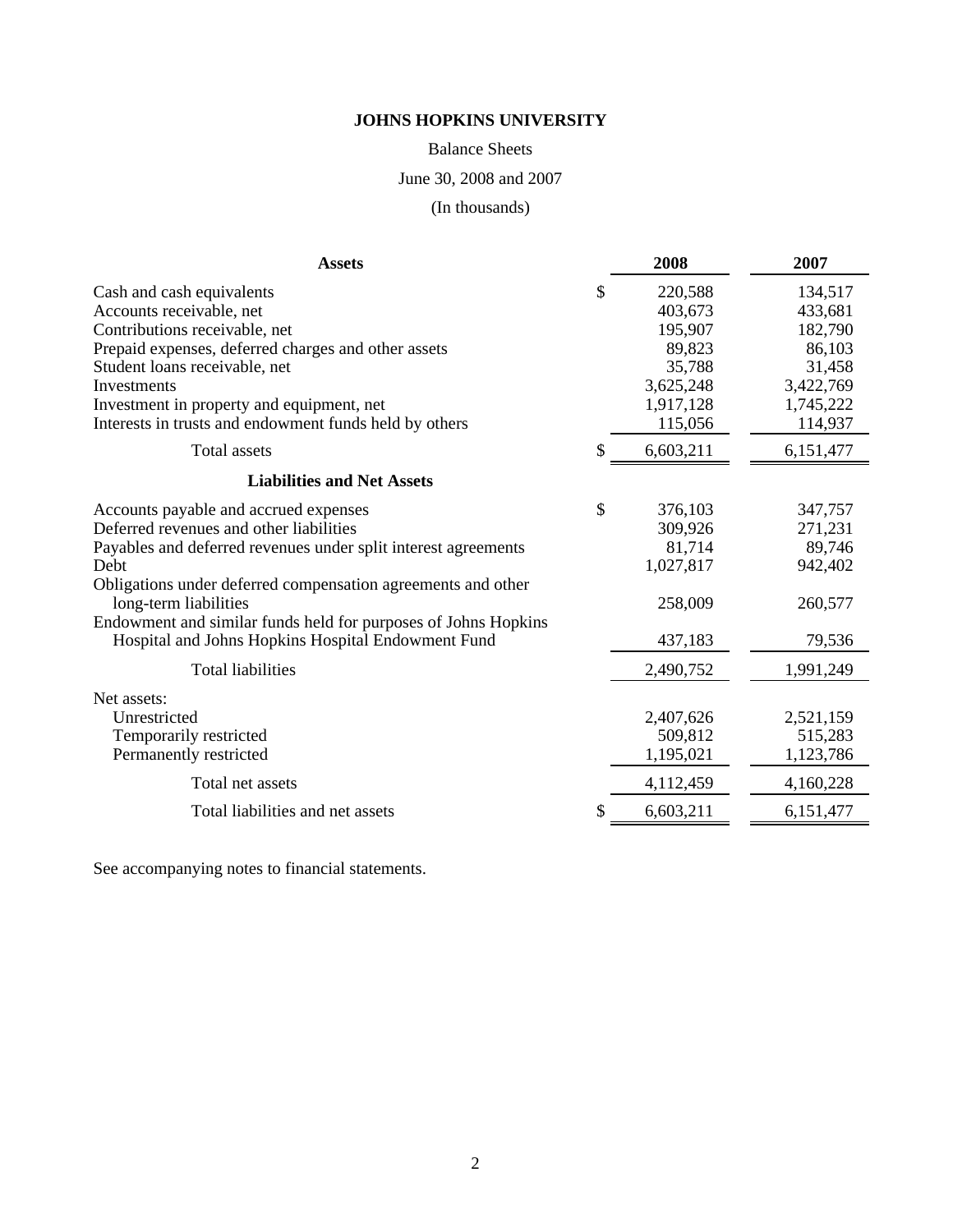Statement of Activities

Year ended June 30, 2008

(In thousands)

|                                                         | <b>Unrestricted</b><br><b>Net Assets</b> | <b>Temporarily</b><br><b>Restricted</b><br><b>Net Assets</b> | <b>Permanently</b><br><b>Restricted</b><br><b>Net Assets</b> | <b>Total</b> |
|---------------------------------------------------------|------------------------------------------|--------------------------------------------------------------|--------------------------------------------------------------|--------------|
|                                                         |                                          |                                                              |                                                              |              |
| Operating revenues:                                     |                                          |                                                              |                                                              |              |
| Tuition and fees, net of student financial aid          |                                          |                                                              |                                                              |              |
| of \$187,615                                            | \$<br>365,877                            |                                                              |                                                              | 365,877      |
| Grants, contracts and similar agreements                | 2,000,934                                |                                                              |                                                              | 2,000,934    |
| Clinical services                                       | 371,016                                  |                                                              |                                                              | 371,016      |
| Reimbursements from affiliated institutions             | 299,882                                  |                                                              |                                                              | 299,882      |
| Contributions                                           | 102,009                                  | 76,454                                                       |                                                              | 178,463      |
| Investment income                                       | 145,789                                  |                                                              |                                                              | 145,789      |
| Maryland State aid                                      | 23,540                                   |                                                              |                                                              | 23,540       |
| Sales and services of auxiliary enterprises             | 77,855                                   |                                                              |                                                              | 77,855       |
| Other revenues<br>Net assets released from restrictions | 84,314<br>69,850                         |                                                              |                                                              | 84,314       |
|                                                         |                                          | (69, 850)                                                    |                                                              |              |
| Total operating revenues                                | 3,541,066                                | 6.604                                                        |                                                              | 3,547,670    |
| Operating expenses:                                     |                                          |                                                              |                                                              |              |
| Compensation and benefits                               | 2,060,540                                |                                                              |                                                              | 2,060,540    |
| Contractual services                                    | 698.094                                  |                                                              |                                                              | 698,094      |
| Supplies, materials and other                           | 448,576                                  |                                                              |                                                              | 448,576      |
| Depreciation and amortization                           | 159,090                                  |                                                              |                                                              | 159,090      |
| Travel                                                  | 78,733                                   |                                                              |                                                              | 78,733       |
| Interest                                                | 40,248                                   |                                                              |                                                              | 40,248       |
| Total operating expenses                                | 3,485,281                                |                                                              |                                                              | 3,485,281    |
| Excess of operating                                     |                                          |                                                              |                                                              |              |
| revenues over expenses                                  | 55,785                                   | 6,604                                                        |                                                              | 62,389       |
| Nonoperating activities:                                |                                          |                                                              |                                                              |              |
| Contributions                                           |                                          | 14,130                                                       | 62,450                                                       | 76,580       |
| Investment income (loss)                                | (162,908)                                | 2,425                                                        | 8,785                                                        | (151,698)    |
| Other, net                                              | (17, 172)                                | 337                                                          |                                                              | (16, 835)    |
| Change in benefit plans funded status                   | (18,205)                                 |                                                              |                                                              | (18,205)     |
| Net assets released from restrictions                   | 28,967                                   | (28,967)                                                     |                                                              |              |
| Increase (decrease) in net assets                       | (113, 533)                               | (5,471)                                                      | 71,235                                                       | (47,769)     |
| Net assets at beginning of year                         | 2,521,159                                | 515,283                                                      | 1,123,786                                                    | 4,160,228    |
| Net assets at end of year                               | \$<br>2,407,626                          | 509,812                                                      | 1,195,021                                                    | 4,112,459    |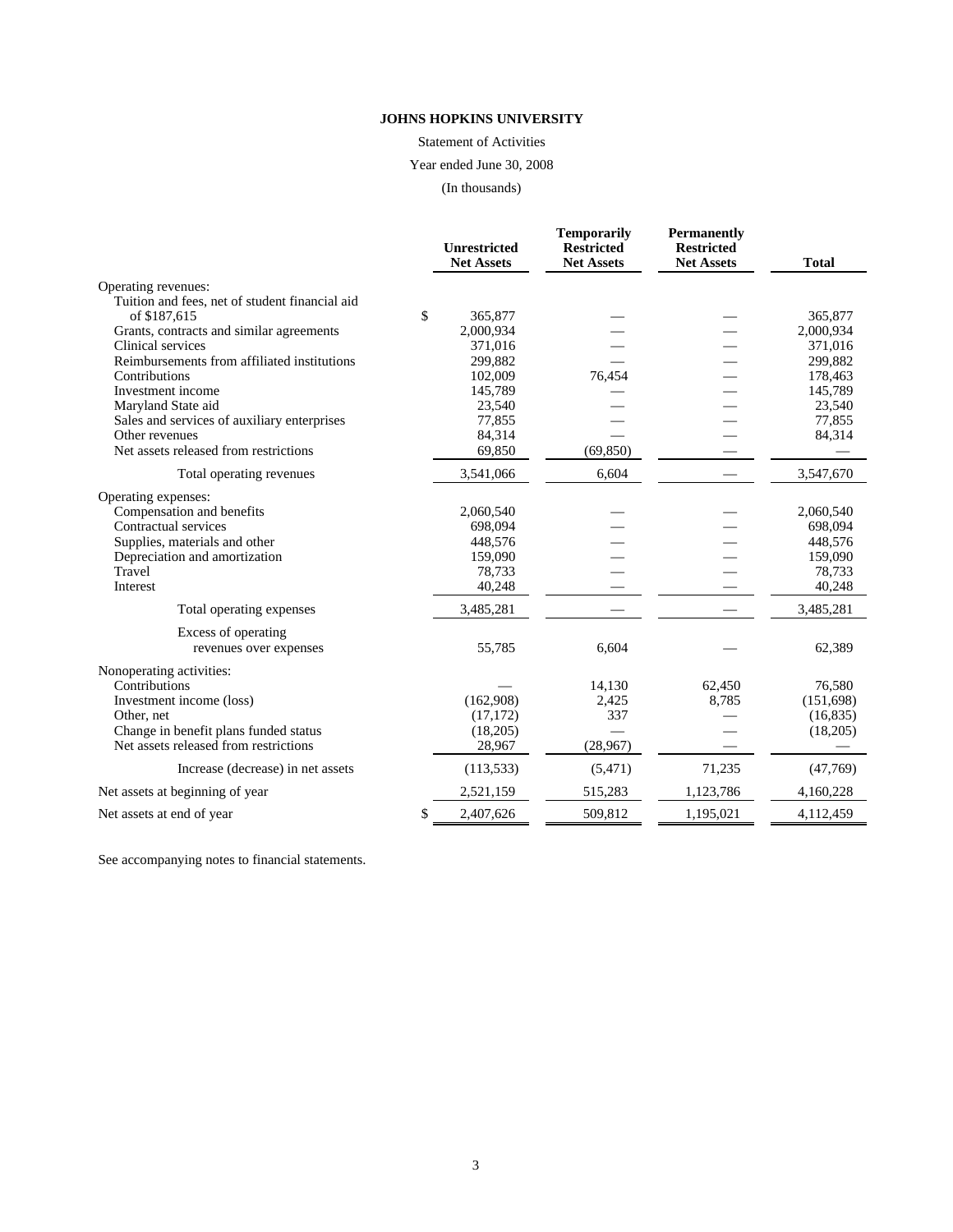Statement of Activities

Year ended June 30, 2007

(In thousands)

|                                                  | <b>Unrestricted</b><br><b>Net Assets</b> | <b>Temporarily</b><br><b>Restricted</b><br><b>Net Assets</b> | <b>Permanently</b><br><b>Restricted</b><br><b>Net Assets</b> | <b>Total</b> |
|--------------------------------------------------|------------------------------------------|--------------------------------------------------------------|--------------------------------------------------------------|--------------|
| Operating revenues:                              |                                          |                                                              |                                                              |              |
| Tuition and fees, net of student financial aid   |                                          |                                                              |                                                              |              |
| of \$176,912                                     | \$<br>341,368                            |                                                              |                                                              | 341,368      |
| Grants, contracts and similar agreements         | 1,844,218                                |                                                              |                                                              | 1,844,218    |
| Clinical services                                | 352,155                                  |                                                              |                                                              | 352,155      |
| Reimbursements from affiliated institutions      | 279,490                                  |                                                              |                                                              | 279,490      |
| Contributions                                    | 88,482                                   | 79,899                                                       |                                                              | 168,381      |
| Investment income                                | 133,590                                  |                                                              |                                                              | 133,590      |
| Maryland State aid                               | 21,009                                   |                                                              |                                                              | 21,009       |
| Sales and services of auxiliary enterprises      | 75,335                                   |                                                              |                                                              | 75,335       |
| Other revenues                                   | 82,862                                   |                                                              |                                                              | 82,862       |
| Net assets released from restrictions            | 62,470                                   | (62, 470)                                                    |                                                              |              |
| Total operating revenues                         | 3,280,979                                | 17,429                                                       |                                                              | 3,298,408    |
| Operating expenses:                              |                                          |                                                              |                                                              |              |
| Compensation and benefits                        | 1,936,210                                |                                                              |                                                              | 1,936,210    |
| Contractual services                             | 654,709                                  |                                                              |                                                              | 654,709      |
| Supplies, materials and other                    | 450,356                                  |                                                              |                                                              | 450,356      |
| Depreciation and amortization                    | 144,194                                  |                                                              |                                                              | 144,194      |
| Travel                                           | 66,200                                   |                                                              |                                                              | 66,200       |
| Interest                                         | 39,922                                   |                                                              |                                                              | 39,922       |
| Total operating expenses                         | 3,291,591                                |                                                              |                                                              | 3,291,591    |
| Excess (deficiency) of operating                 |                                          |                                                              |                                                              |              |
| revenues over expenses                           | (10,612)                                 | 17,429                                                       |                                                              | 6,817        |
| Nonoperating activities:                         |                                          |                                                              |                                                              |              |
| Contributions                                    |                                          | 84,413                                                       | 96,797                                                       | 181,210      |
| Investment income                                | 349,541                                  | 2,758                                                        | 7,497                                                        | 359,796      |
| Other, net                                       | (1,575)                                  | 286                                                          | 75                                                           | (1,214)      |
| Net assets released from restrictions            | 29,046                                   | (29,046)                                                     |                                                              |              |
| Effect of the change in accounting for           |                                          |                                                              |                                                              |              |
| defined benefit pension and postretirement plans | (50, 405)                                |                                                              |                                                              | (50, 405)    |
| Increase in net assets                           | 315,995                                  | 75,840                                                       | 104,369                                                      | 496,204      |
| Net assets at beginning of year                  | 2,205,164                                | 439,443                                                      | 1,019,417                                                    | 3,664,024    |
| Net assets at end of year.                       | \$<br>2,521,159                          | 515,283                                                      | 1,123,786                                                    | 4,160,228    |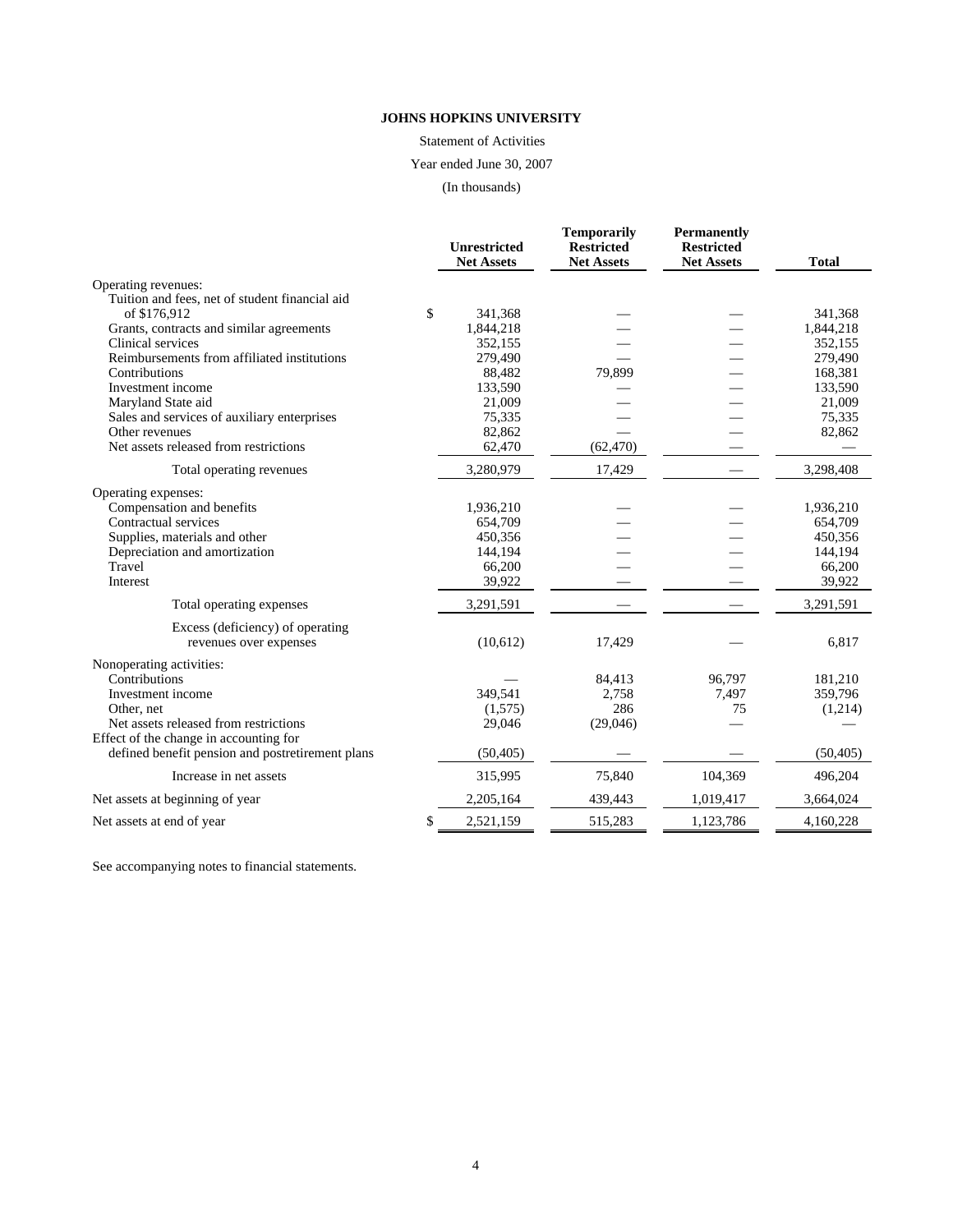Statements of Cash Flows

# Years ended June 30, 2008 and 2007

(In thousands)

|                                                                   | 2008           | 2007        |
|-------------------------------------------------------------------|----------------|-------------|
| Cash flows from operating activities:                             |                |             |
| (Decrease) increase in net assets                                 | \$<br>(47,769) | 496,204     |
| Adjustments to reconcile (decrease) increase in net assets to net |                |             |
| cash provided by operating activities:                            |                |             |
| Depreciation, amortization and loss on asset disposals            | 164,956        | 144,182     |
| Contributions restricted for long-term investment                 | (87, 486)      | (94, 975)   |
| Gifts of investment real estate                                   |                | (32,667)    |
| Net realized and unrealized losses (gains) from investments       | 76,841         | (439, 458)  |
| Change in benefit plans funded status                             | 18,205         | 50,405      |
| Change in other operating assets and liabilities:                 |                |             |
| Accounts receivable, net                                          | 9,856          | (101, 244)  |
| Prepaid expenses, deferred charges, and other assets              | (3,656)        | (31, 358)   |
| Contributions receivable, net                                     | (13, 117)      | (53,803)    |
| Accounts payable and accrued expenses                             | (22, 870)      | 59,748      |
| Deferred revenues and other liablities                            | 30,760         | 30,306      |
| Investments, interests and payables related to trusts             |                |             |
| and split interest agreements                                     | 6,985          | 10,630      |
| Other long-term liabilities                                       | (1,160)        | 13,013      |
| Net cash provided by operating activities                         | 131,545        | 50,983      |
| Cash flows from investing activities:                             |                |             |
| Purchases of investments                                          | (3,271,360)    | (3,641,922) |
| Proceeds from sales and maturities of investments                 | 3,002,555      | 3,742,200   |
| Purchases of property and equipment                               | (250, 686)     | (285, 228)  |
| Proceeds from sale of building                                    | 7,935          |             |
| Disbursements for student loans                                   | (7,513)        | (7,216)     |
| Repayments of student loans                                       | 3,183          | 6,348       |
| (Increase) decrease in deposits with bond trustees, net           | (64)           | 9,822       |
| Increase in endowments held for others                            | 357,647        | 10,045      |
| Net cash used by investing activities                             | (158, 303)     | (165, 951)  |
| Cash flows from financing activities:                             |                |             |
| Contributions restricted for long-term investment                 | 87,486         | 94,975      |
| Proceeds from borrowings                                          | 56,952         | 10,836      |
| Debt payments                                                     | (31,609)       | (24, 589)   |
| Net cash provided by financing activities                         | 112,829        | 81,222      |
| Net increase (decrease) in cash and cash equivalents              | 86,071         | (33,746)    |
| Cash and cash equivalents at beginning of year                    | 134,517        | 168,263     |
| Cash and cash equivalents at end of year                          | \$<br>220,588  | 134,517     |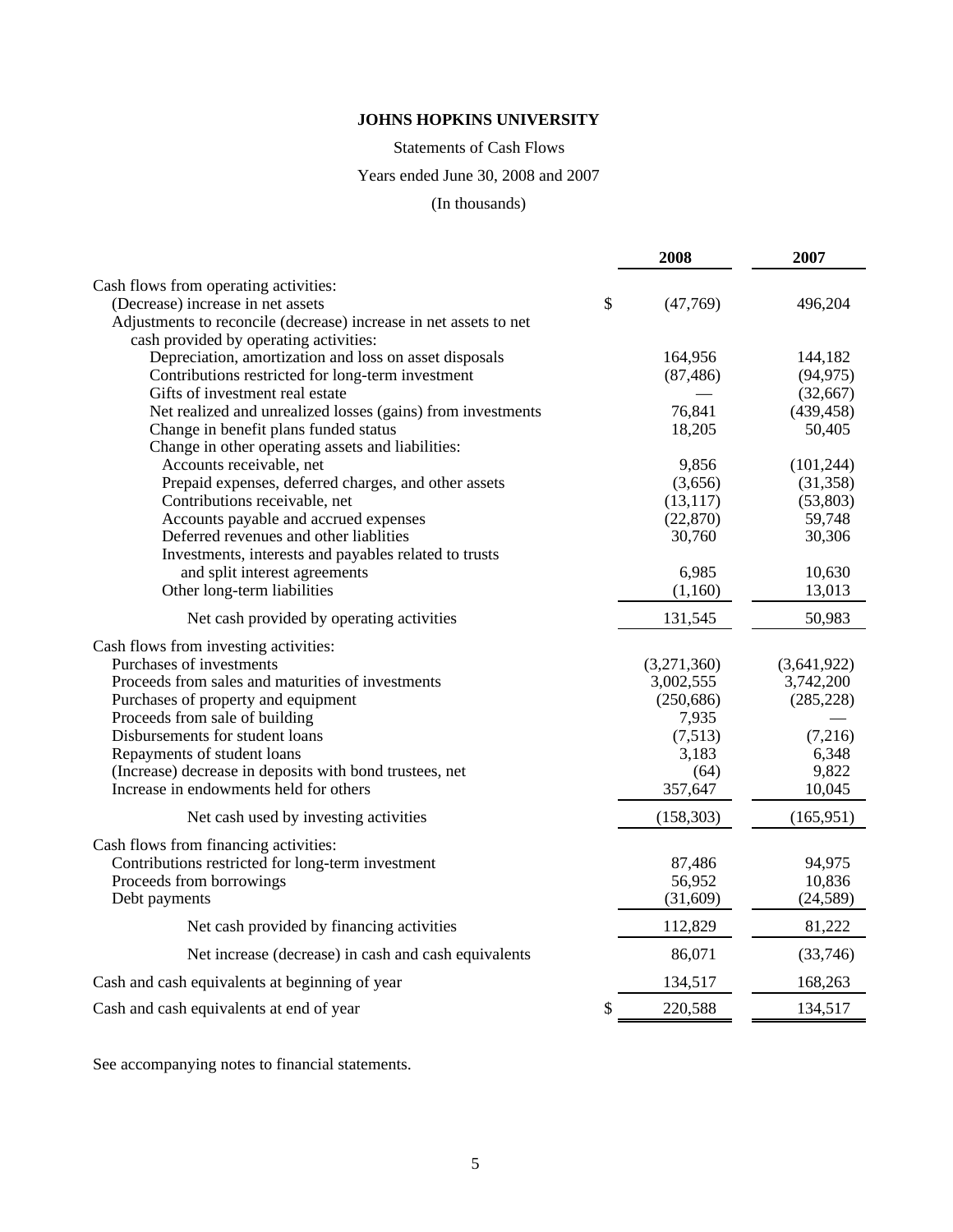#### Notes to Financial Statements

June 30, 2008 and 2007

# **(1) Basis of Presentation and Summary of Significant Accounting Policies**

# *(a) General*

The Johns Hopkins University (the University) is a private, nonprofit institution that provides education and related services to students and others, research and related services to sponsoring organizations and professional medical services to patients. The University is based in Baltimore, Maryland, but also maintains facilities and operates education programs elsewhere in Maryland, in Washington, D.C. and, on a more limited scale, in certain foreign locations.

Education and related services (e.g., room, board, etc.) are provided to over 20,000 students, including approximately 12,000 full-time students and 8,000 part-time students, and produced approximately 13% and 12%, respectively, of the University's operating revenues in fiscal 2008 and 2007. The full-time students are divided about equally between graduate level (including postdoctoral) and undergraduate level. Students are drawn from a broad geographic area, including most of the states in the United States and numerous foreign countries. The majority of the part-time students are graduate level students from the Baltimore-Washington, D.C. area.

Research and related services (e.g., research training) are provided through more than 1,600 government and private sponsors. Grants, contracts and similar agreements produced approximately 56% and 57% of the University's operating revenues in fiscal 2008 and 2007, respectively. Approximately 86% of the revenues from research and related services come from departments and agencies of the United States Government. Major government sponsors include the Department of Health and Human Services, the Department of Defense, the National Aeronautics and Space Administration and the Agency for International Development; these sponsors provided approximately 35%, 36%, 6% and 6%, respectively, of revenues from grants, contracts and similar agreements in 2008 and 36%, 34%, 6%and 6%, respectively, in 2007.

Professional medical services are provided by members of the University's faculty to patients at The Johns Hopkins Hospital (Hospital) and other hospitals and outpatient care facilities in the Baltimore area and produced approximately 10% and 11% of the University's operating revenues in fiscal 2008 and 2007, respectively. The patients are predominantly from the Baltimore area, other parts of Maryland or surrounding states.

# *(b) Basis of Presentation*

The financial statements include the accounts of the various academic and support divisions, the Applied Physics Laboratory (APL), the Johns Hopkins University Press and affiliated organizations which are controlled by the University, including JHPIEGO Corporation and Peabody Institute of the City of Baltimore. All significant inter-entity activities and balances are eliminated for financial reporting purposes. Investments in organizations which the University does not control, including Dome Corporation, FSK Land Corporation, Johns Hopkins Healthcare LLC, Johns Hopkins Home Care Group, Inc., Johns Hopkins Medical Institutions Utilities LLC (JHMI Utilities LLC), and Johns Hopkins International LLC, are accounted for using the equity method. Certain amounts for 2007 have been reclassified to conform to the presentation for 2008.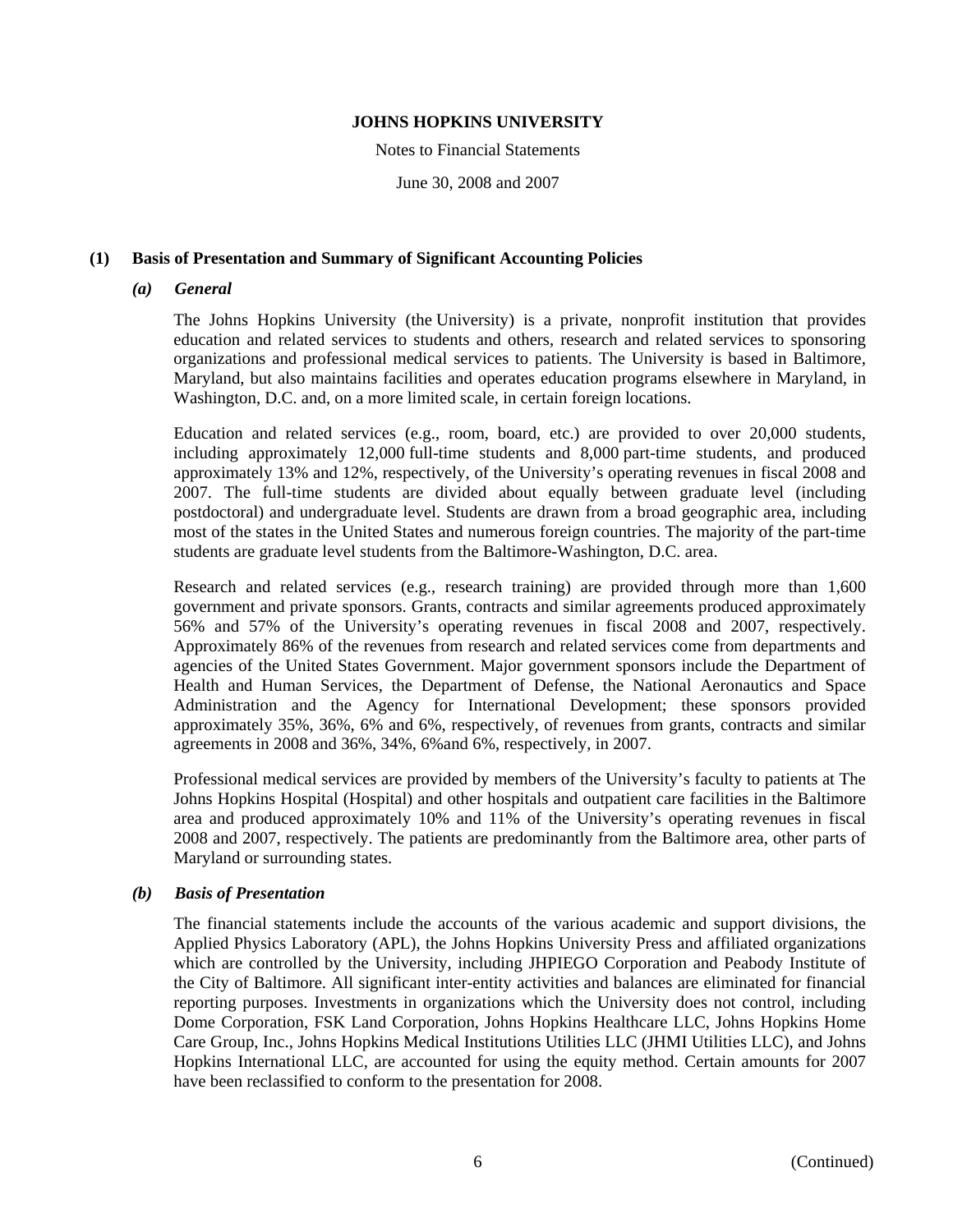Notes to Financial Statements

June 30, 2008 and 2007

The preparation of financial statements in conformity with generally accepted accounting principles requires management to make estimates and judgments that affect the reported amounts of assets and liabilities and disclosures of contingencies at the date of the financial statements and revenues and expenses recognized during the reporting period. Actual results could differ from those estimates. The most significant estimates and judgments affecting the University's financial statements relate to fair values of nonmarketable investments, allowances for uncollectible accounts and contributions receivable, provisions for self-insured liability and property damage claims, payables and deferred revenues under split interest agreements, and the actuarial assumptions used to determine obligations under defined benefit pension and postretirement plans.

Net assets, revenues and gains and losses are classified based on the existence or absence of donor-imposed restrictions. Accordingly, net assets of the University are classified and reported as follows:

- *Unrestricted* Net assets that are not subject to donor-imposed stipulations.
- *Temporarily restricted* Net assets subject to donor-imposed stipulations that may or will be met by actions of the University and/or the passage of time.
- *Permanently restricted* Net assets subject to donor-imposed stipulations that they be maintained permanently by the University. Generally, the donors of these assets permit the University to use all or part of the income earned on related investments for general or specific purposes, primarily divisional and departmental support and student financial aid.

Revenues are reported as increases in unrestricted net assets unless their use is limited by donor-imposed restrictions. Expenses are reported as decreases in unrestricted net assets. Gains and losses on investments are reported as increases or decreases in unrestricted net assets unless their use is restricted by explicit donor stipulations or by law. Expirations of temporary restrictions recognized on net assets (i.e., the donor-stipulated purpose has been fulfilled and/or the stipulated time period has elapsed) are reported as reclassifications from temporarily restricted net assets to unrestricted net assets. Temporary restrictions on gifts to acquire long-lived assets are considered met in the period in which the assets are placed in service.

# *(c) Contributions*

Contributions, including unconditional promises to give, are recognized as revenues in the appropriate category of net assets in the period received, except that contributions which impose restrictions that are met in the same fiscal year are included in unrestricted revenues. Contributions received for capital projects or perpetual or term endowment funds are reported as nonoperating revenues. All other contributions are reported as operating revenues. Changes in the nature of any restrictions on contributions due to amendments to or clarifications of agreements with donors are recognized as nonoperating reclassifications of net assets in the period in which the amendments or clarifications are approved. Conditional promises to give are not recognized until the conditions on which they depend are substantially met. Contributions of assets other than cash are recorded at their estimated fair value at the date of gift, except that contributions of works of art, historical treasures and similar assets held as part of collections are not recognized or capitalized.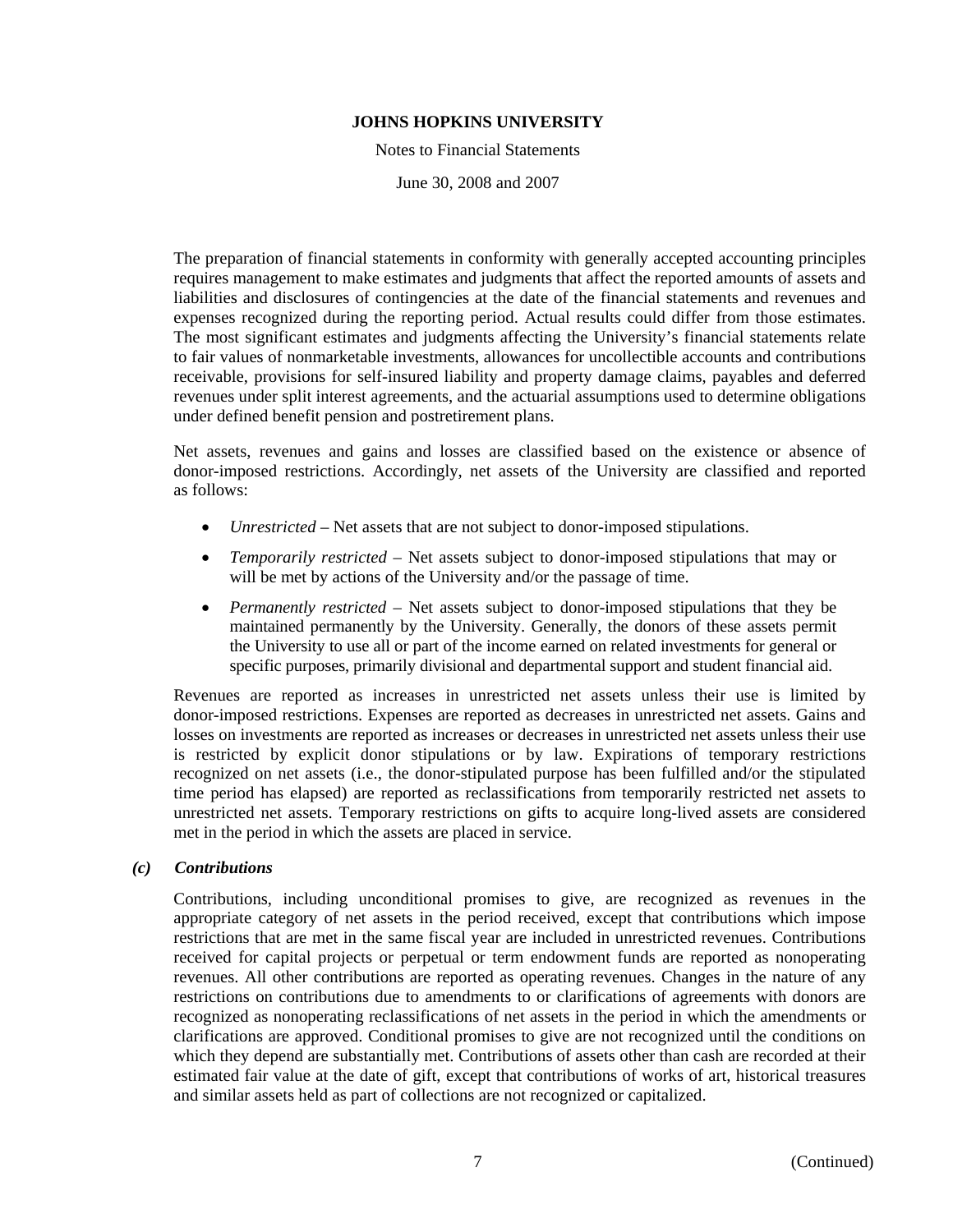Notes to Financial Statements

June 30, 2008 and 2007

Allowance is made for uncollectible contributions receivable based upon management's judgment and analysis of the creditworthiness of the donors, past collection experience and other relevant factors. Estimated collectible contributions to be received after one year are discounted using a risk-free rate for the expected period of collection. Amortization of the discount is included in contributions revenue.

# *(d) Cash and Cash Equivalents*

Short-term investments with maturities at dates of purchase of three months or less are classified as cash equivalents, except that any such investments purchased with funds on deposit with bond trustees, with funds held in trusts by others or by external endowment investment managers are classified with the respective assets. Cash equivalents include short-term U.S. Treasury securities and other highly liquid investments and are carried at cost, which approximates fair value.

# *(e) Deposits with Bond Trustees*

Deposits with bond trustees consist of debt service funds and the unexpended proceeds of certain debt. These funds are invested primarily in short-term, highly liquid securities and will be used for construction of or payment of debt service on certain facilities. Deposits with bond trustees are included in prepaid expenses, deferred charges and other assets in the balance sheets as of June 30, 2008 and 2007.

# *(f) Clinical Services*

Clinical services revenues are recognized in the period in which services are rendered and are reported at the estimated net realizable amounts from patients, third-party payors and others. Allowance is made for uncollectible accounts based primarily on past collection experience and analyses of outstanding receivables. Contractual allowances are estimated based on actual claims paid by third-party payors.

# *(g) Investments and Investment Income*

Investments are stated at their fair values which are determined based on quoted market prices or estimates provided by external investment managers or other independent sources. Investments in certain real property assets are recorded at fair value based upon independent third party appraisals. Investments in private equity and venture capital and absolute return are valued at the proportionate share of estimated fair values of the underlying investments. Those fair values are estimated by the general partners or investment managers and are reviewed and evaluated by the University's investment office. These estimated fair values may differ from the values that would have been used had a ready market existed for these investments, and the differences could be significant.

Investments are exposed to certain risks, such as interest rate, credit and overall market volatility. Due to the level of risk associated with certain investment securities, changes in the value of investment securities could occur in the near term, and these changes could materially affect the amounts reported in the accompanying financial statements.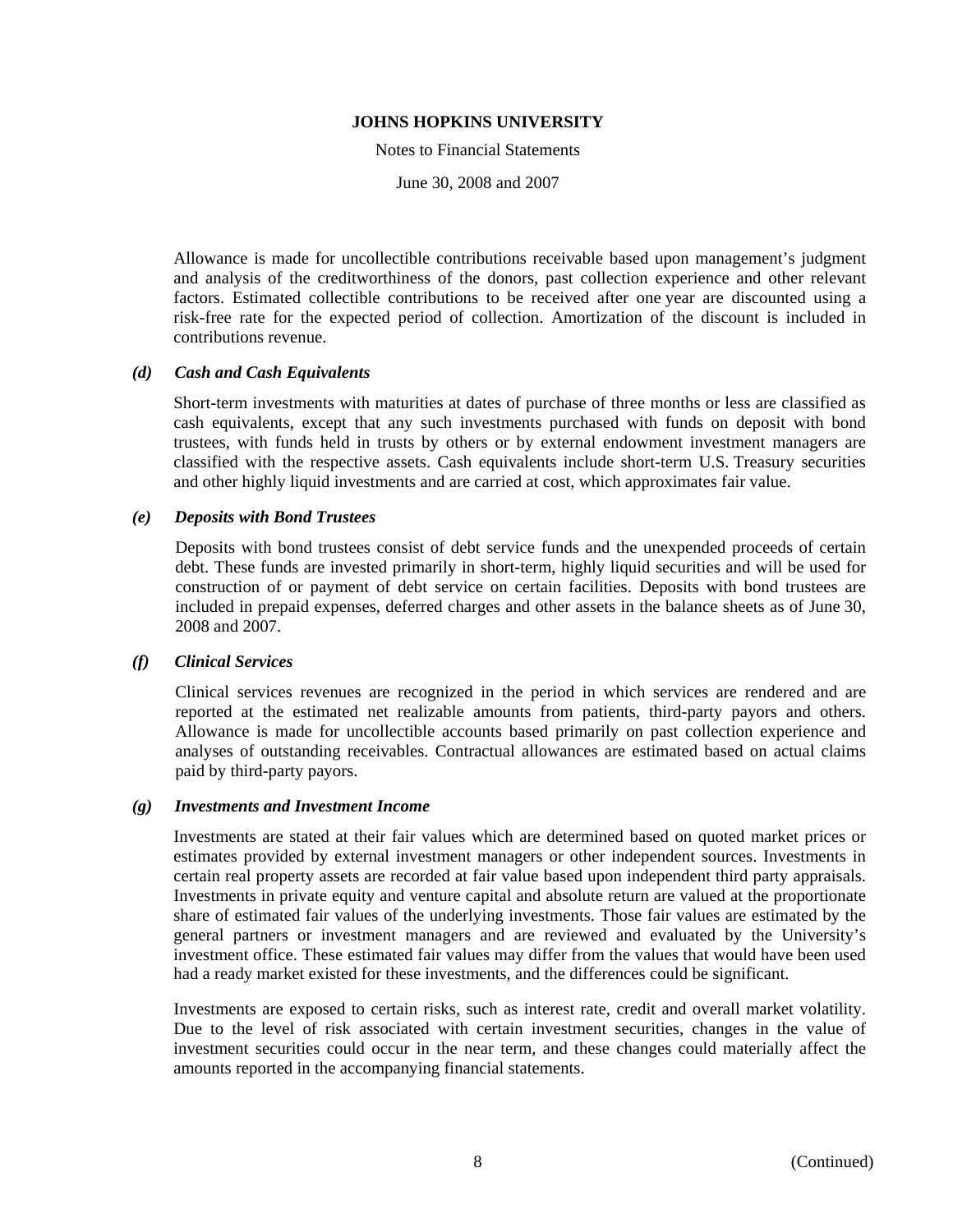Notes to Financial Statements

June 30, 2008 and 2007

Assets of pooled endowment and similar funds are invested on the basis of a total return policy to provide income and to realize appreciation in investment values. Realized investment gains of these funds may be used to support operations, provided that the funds have market values in excess of their historical values. The endowment investment pool payout was approximately 4.5% and 4.1% of average market values in fiscal 2008 and 2007, respectively.

Investment income included in operating revenues consists of income and realized gains and losses on investments of working capital and nonpooled endowment funds (except where restricted by donors) and the annual payout for pooled endowment and similar funds approved by the Board of Trustees. Unrealized gains and losses of working capital investments, any difference between the total return recognized and the payout for pooled endowment and similar funds, and income and realized gains restricted by donors are reported as nonoperating activities.

# *(h) Investment in Property and Equipment*

Investment in property and equipment is stated at cost, if purchased or at estimated fair value at the date of gift, if donated, less accumulated depreciation and amortization. Depreciation of buildings, equipment and library collections and amortization of leasehold improvements are computed using the straight-line method over the estimated useful lives of the assets. Land and certain historic buildings are not subject to depreciation. Title to certain equipment purchased using funds provided by government sponsors is vested in the University. Such equipment is included in investment in property and equipment. Certain equipment used by the APL in connection with its performance under agreements with the United States Government is owned by the government. These facilities and equipment are not included in the balance sheets; however, the University is accountable to the government for them. Repairs and maintenance costs are expensed as incurred. Costs relating to retirement, disposal or abandonment of assets where the University has a legal obligation to perform certain activities are accrued using either site-specific surveys or square foot estimates as appropriate.

Costs of purchased software are capitalized along with internal and external costs incurred during the application development stage (i.e., from the time the software is selected until it is ready for use). Capitalized costs are amortized on a straight-line basis over the expected life of the software. Computer software maintenance costs are expensed as incurred.

# *(i) Split Interest Agreements and Perpetual Trusts*

The University's split interest agreements with donors consist primarily of irrevocable charitable remainder trusts for which the University serves as trustee. Assets held in these trusts are included in investments. Contribution revenues are recognized at the date the trusts are established after recording liabilities for the present value of the estimated future payments to be made to the donors and/or other beneficiaries. The liabilities are adjusted during the terms of the trusts for changes in the values of the assets, accretion of the discounts and other changes in estimates of future benefits.

The University is also the beneficiary of certain perpetual trusts held and administered by others. The present values of the estimated future cash receipts from the trusts are recognized as assets and contribution revenues at the dates the trusts are established. Distributions from the trusts are recorded as contributions and the carrying value of the assets is adjusted for changes in estimates of future receipts.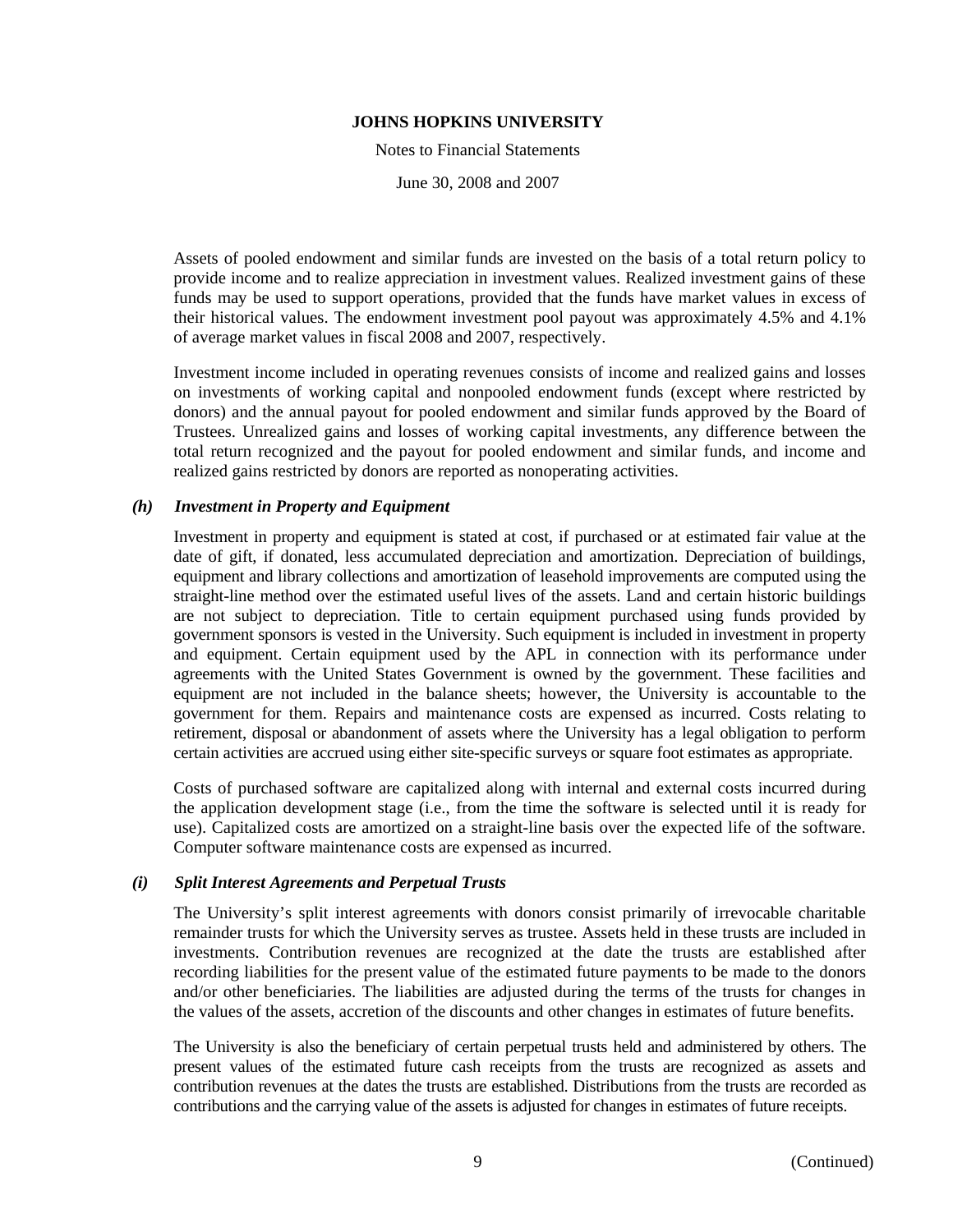#### Notes to Financial Statements

June 30, 2008 and 2007

# *(j) Fair Values of Financial Instruments*

Fair values of financial instruments approximate their carrying values in the financial statements, except for debt for which fair value information is provided in note 7 and loans receivable from students under loan programs of the United States Government (\$29,404,000 and \$28,300,000 as of June 30, 2008 and 2007, respectively). A reasonable estimate of the fair value of these loans cannot be made because they are not saleable and can only be assigned to the government or its designees.

# *(k) Affiliated Institutions*

The University has separate administrative agreements for the exchange of services with the Hospital and other medical and educational institutions. Costs incurred by the University in providing services to these institutions and the related reimbursements are reported as operating expenses and revenues, respectively, in the appropriate object and source classifications.

The University holds several endowment and similar funds which are designated for purposes or activities that are carried out by the Hospital and The Johns Hopkins Hospital Endowment Fund Incorporated (JHHEFI). The assets of these funds are included in investments and the related income is paid to the Hospital and JHHEFI. The carrying values of the funds are adjusted for earnings from and changes in the fair values of the investments and distributions paid and are classified as liabilities on the balance sheets as endowment and similar funds held for purposes of Johns Hopkins Hospital and JHHEFI.

# *(l) Insurance*

The University, together with other institutions, has formed captive insurance companies which arrange and provide professional liability, general liability and property damage insurance for their shareholders. Defined portions of claims paid by these companies are self-insured. The University's claims liabilities are recognized as claims are incurred using actuarial studies based upon historical claims data, cost trends and other actuarial estimates. Insurance expenses are recognized as operating expenses as incurred. In addition, the University is self insured for certain other risks, primarily health and workers compensation. Accrued self insurance liabilities aggregated \$54,936,000 and \$54,723,000 as of June 30, 2008 and 2007, respectively.

# *(m) Sponsored Projects*

Revenues under grants, contracts and similar agreements with sponsors are recognized as expenditures are incurred for agreement purposes. These revenues include recoveries of facilities and administrative costs which are generally determined as a negotiated or agreed-upon percentage of direct costs, with certain exclusions. Facilities and administrative cost recovery revenues for the academic and support divisions of the University were \$246,458,000 in 2008 and \$245,391,000 in 2007. Funds received from sponsors in advance of expenditures incurred are reported as deferred revenue.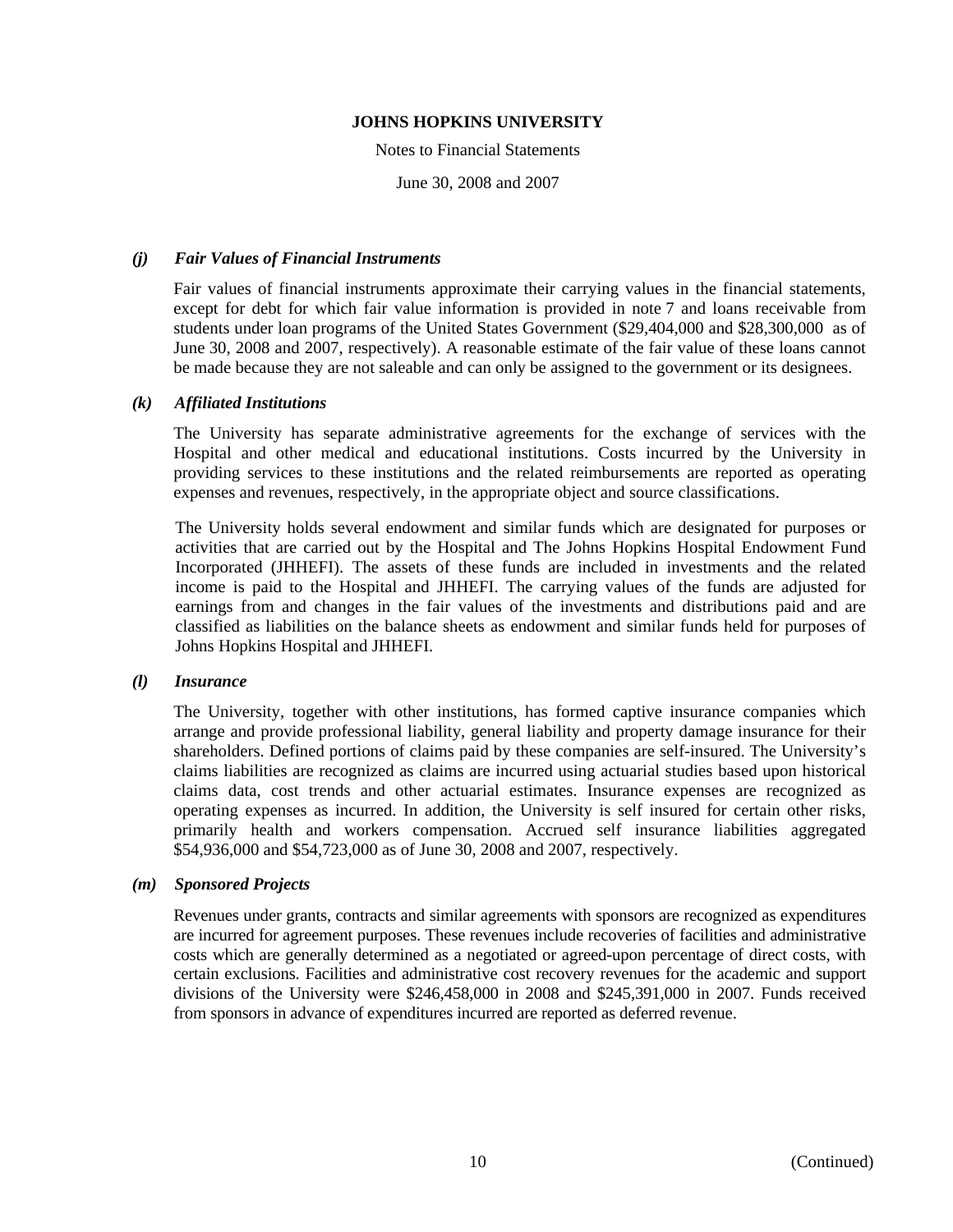#### Notes to Financial Statements

June 30, 2008 and 2007

# *(n) Tuition and Fees Revenue and Student Financial Aid*

Student tuition and fees are recorded as revenue during the year the related academic services are rendered. Student tuition and fees received in advance of services to be rendered are recorded as deferred revenue. The University provides financial aid to eligible students, generally in a "package" that includes loans, compensation under work-study programs and/or grant and scholarship awards. The loans are provided primarily through programs of the United States Government (including direct and guaranteed loan programs) under which the University is responsible only for certain administrative duties. The grants and scholarships include awards provided from gifts and grants from private donors, income earned on endowment funds restricted for student aid and University funds.

# *(o) Income Taxes*

The University is qualified as a not-for-profit organization under Section  $501(c)(3)$  of the Internal Revenue Code, as amended. Accordingly, it is not subject to income taxes except to the extent it has taxable income from activities that are not related to its exempt purpose. No provision for income taxes was required for fiscal 2008 or 2007.

# *(p) Leases*

The University conducts certain operations in leased facilities which have minimum lease obligations under noncancelable operating leases. Certain leases contain rent escalations, contain renewal options and require payments for taxes, insurance and maintenance. Rent expense is charged to operations as incurred, except for escalating rents, which are charged to operations on a straight-line basis over the life of the lease.

The University also enters into lease agreements that are classified as capital leases. Buildings and equipment under capital leases are recorded at the lower of the net present value of the minimum lease payments or the value of the leased asset at the inception of the lease.

# *(q) Derivative Financial Instruments*

Derivative financial instruments are measured at fair value and recognized in the balance sheets as assets or liabilities.

The University's external investment managers are authorized to use specified derivative financial instruments, including futures and forward currency contracts, in managing the assets under their control, subject to restrictions and limitations adopted by the Board of Trustees. Futures contracts, which are commitments to buy or sell designated financial instruments at a future date for a specified price, may be used to adjust asset allocation, neutralize options in securities or construct a more efficient portfolio. The managers have made limited use of exchange-traded interest rate futures contracts. Margin requirements are met in cash; however, the managers settle their positions on a net basis and, accordingly, the cash requirements are substantially less than the contract amounts. Forward currency contracts, which are agreements to exchange designated currencies at a future date at a specified rate, may be used to hedge currency exchange risk associated with investments in fixed-income securities denominated in foreign currencies and investments in equity securities traded in foreign markets. The managers settle these contracts on a net basis and, accordingly, the cash requirements are substantially less than the contract amounts. Changes in the market value of the futures and forward currency contracts are included in investment income.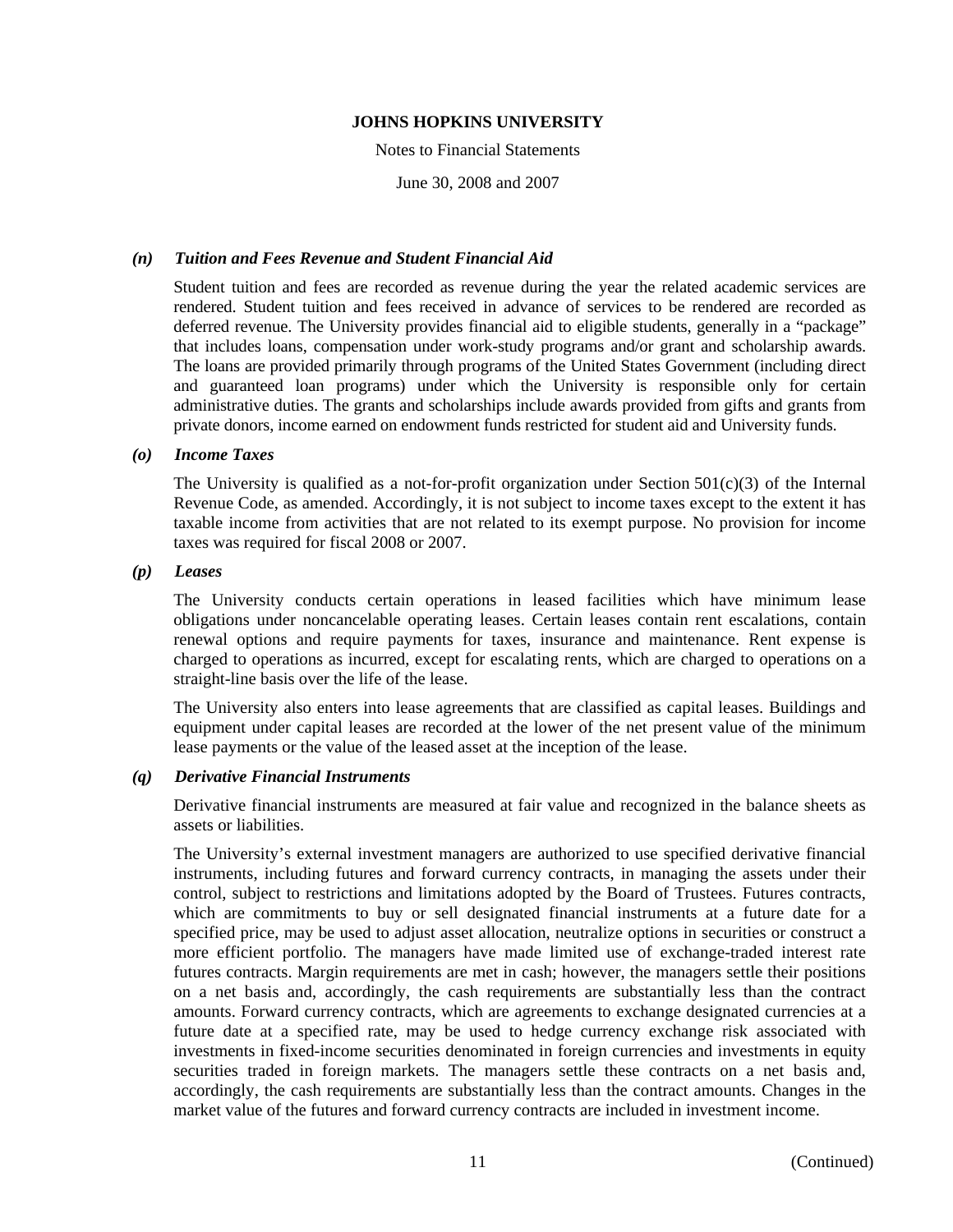Notes to Financial Statements

June 30, 2008 and 2007

The University makes limited use of interest rate swap agreements to manage interest rate risk associated with certain variable rate debt or to adjust its debt structure. Under interest rate swap agreements, the University and the counterparties agree to exchange the difference between fixed rate and variable rate interest amounts calculated by reference to specified notional principal amounts during the agreement period. Notional principal amounts are used to express the volume of these transactions, but the cash requirements and amounts subject to credit risk are substantially less.

Parties to interest rate swap agreements are subject to market risk for changes in interest rates and risk of credit loss in the event of nonperformance by the counterparty. The University does not require any collateral under these agreements generally, but collateral is required under certain specified events. The University deals only with highly rated financial institution counterparties and expects that they will meet their obligations. The aggregate fair value of the University's interest rate swap agreements as of June 30, 2008 and 2007 was a liability of \$3,313,000 and an asset of \$13,348,000, respectively, and is reported as other liabilities and other assets, respectively. Changes in the fair value of the interest rate swap agreements are reported as nonoperating activities. The change in value was a loss of approximately \$16,661,000 in fiscal 2008 and a gain of approximately \$4,920,000 in fiscal 2007.

# *(r) Statement of Cash Flows*

Significant non-cash transactions in fiscal 2008 consisted of capital lease obligations related to building and leasehold improvements of approximately \$59,508,000, an acquisition of a building and related reduction in accounts receivable of approximately \$20,150,000 and payables related to investment securities of approximately \$45,300,000.

# *(s) Recently Issued Accounting Pronouncements*

On June 30, 2007, the University adopted Statement of Financial Accounting Standards No. 158, *Employers' Accounting for Defined Benefit Pension and Other Postretirement Plans* (SFAS 158). SFAS 158 required the University to recognize the funded status of its defined benefit retirement and retiree medical and life insurance plans on the balance sheet. The adoption of SFAS 158 decreased unrestricted net assets by \$50,405,000.

In June 2006, the Financial Accounting Standards Board (FASB) issued Interpretation No. 48, *Accounting for Uncertainty in Income Taxes - an interpretation of FASB Statement 109* (FIN 48). FIN 48 addresses the accounting for uncertainty in income taxes recognized in an entity's financial statements and prescribes a threshold of more-likely-than-not for recognition and derecognition of tax positions taken or expected to be taken in a tax return. FIN 48 also provides guidance on measurement, classification, interest and penalties, and financial statement disclosures. FIN 48 was effective for the University on July 1, 2007, and had no significant impact on the University's financial statements.

In September 2006, the FASB issued Statement No. 157, Fair Value Measurements (SFAS 157). SFAS 157 defines fair value, establishes a framework for the measurement of fair value, and enhances disclosures about fair value measurements. This statement does not require any new fair value measures. SFAS 157 will be effective for the University in fiscal year 2009. The University is currently evaluating the impact SFAS 157 will have on its financial statements.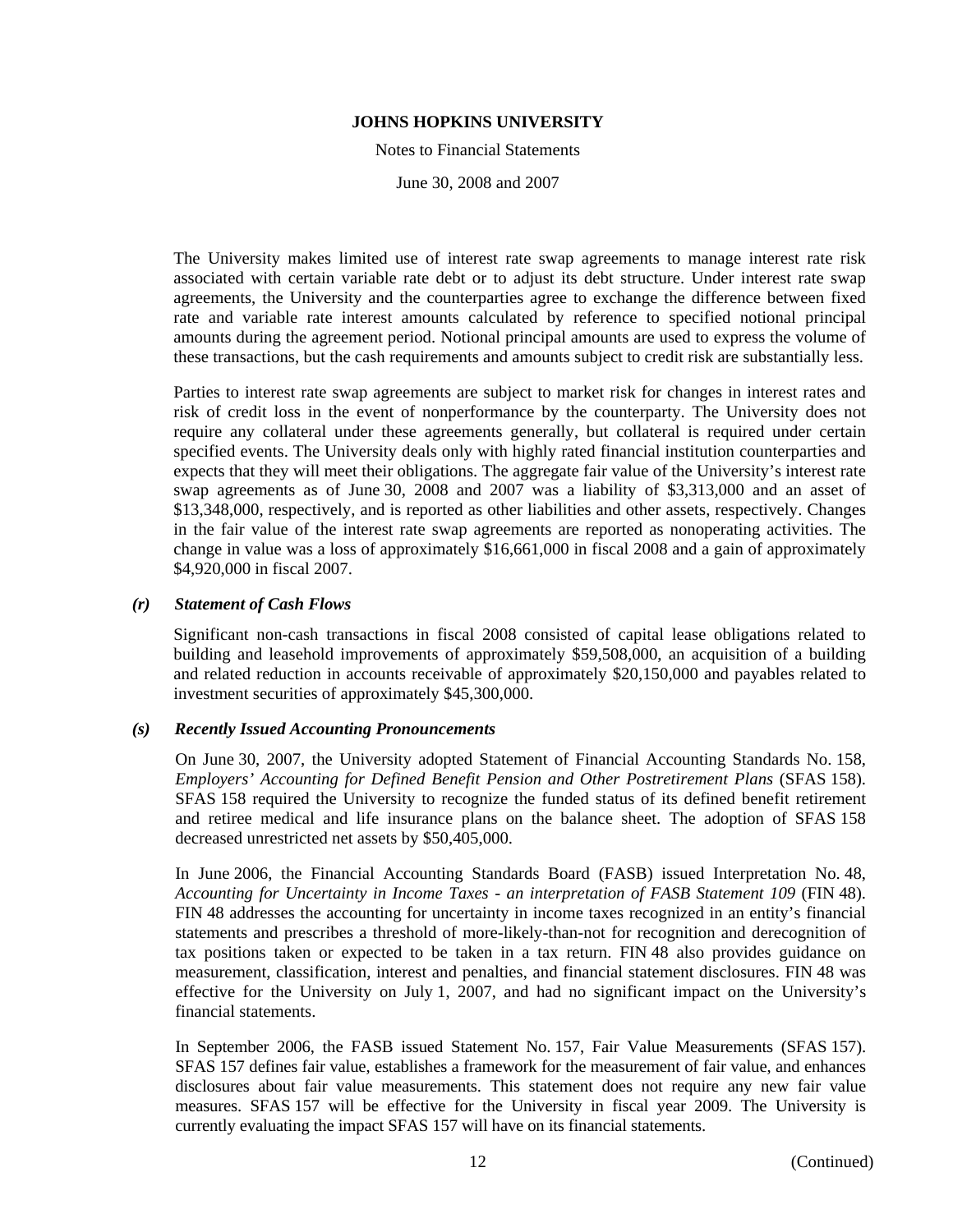#### Notes to Financial Statements

June 30, 2008 and 2007

In August 2008, the FASB issued FASB Staff Position No.117-1, *Endowments of Not-for-Profit Organizations: Net Asset Classification of Funds Subject to an Enacted Version of the Uniform Prudent Management of Institutional Funds Act, and Enhanced Disclosures for All Endowment Funds*  (FSP 117-1). FSP 117-1 provides guidance on classifying the net assets associated with donorrestricted endowment funds held by organizations that are subject to an enacted version of Uniform Prudent Management Institutional Funds Act (UPMIFA). The FSP also requires additional disclosures about endowments (both donor-restricted funds and board-designated funds) for all organizations, including those that are not yet subject to an enacted version of UPMIFA. The endowment disclosure provisions of FSP 117-1 are effective for the University for fiscal year 2009, while the net asset classification provisions are dependent upon the enactment of UPMIFA in Maryland.

In May 2008, the FASB issued FASB Staff Position SOP 94-3 *OMNIBUS Changes to Consolidation and Equity Method Guidance for Not-for-Profit Organizations* (FSP 94-3), which will be effective for the University for fiscal year 2009. FSP 94-3 makes several changes to the guidance on consolidation and the equity method accounting in AICPA Statement of Position 94-3, *Reporting of Related Entities by Not-for-Profit Organizations*. The University is currently evaluating the impact FSP 94-3 will have on its financial statements.

# **(2) Applied Physics Laboratory (APL)**

The APL is engaged in research and development work, principally under an omnibus contract with the Naval Sea Systems Command of the United States Navy (NAVSEA). Revenues and expenses under the contract with NAVSEA and contracts with other agencies of the United States Government represent substantially all of the revenues and expenses of the APL. The omnibus contract and other contracts define reimbursable costs and provide for fees to the University. The omnibus contract also requires that a portion of the fees earned by the University thereunder be retained and used for various APL-related purposes.

The current contract with NAVSEA continues until September 30, 2012. University management expects that a contractual relationship with the United States Navy will continue after expiration of the current contract.

In accordance with an agreement between the United States Government and the University, the APL has been designated a national resource. Under the agreement, if the University should determine that it can no longer sponsor the APL or the Secretary of the Navy should determine that the Navy can no longer contract with the University with respect to the APL, the University will establish a charitable trust to provide for the continued availability of the APL. The trust would be administered by five trustees and the corpus would consist of the University's interest in the APL facilities, including land to the extent necessary, and the balances in the University's APL stabilization, contingency and research fund on the date the trust is established, less certain costs. Upon termination of the trust, the corpus, in whole or in part, as determined by the trustees, would be returned to and held and used by the University for such educational or research purposes and in such manner as the trustees and University agree.

The APL stabilization, contingency and research fund is included in unrestricted net assets and was \$332,197,000 and \$309,029,000 as of June 30, 2008 and 2007, respectively, including net investment in property, plant, and equipment of \$239,869,000 and \$195,974,000, respectively.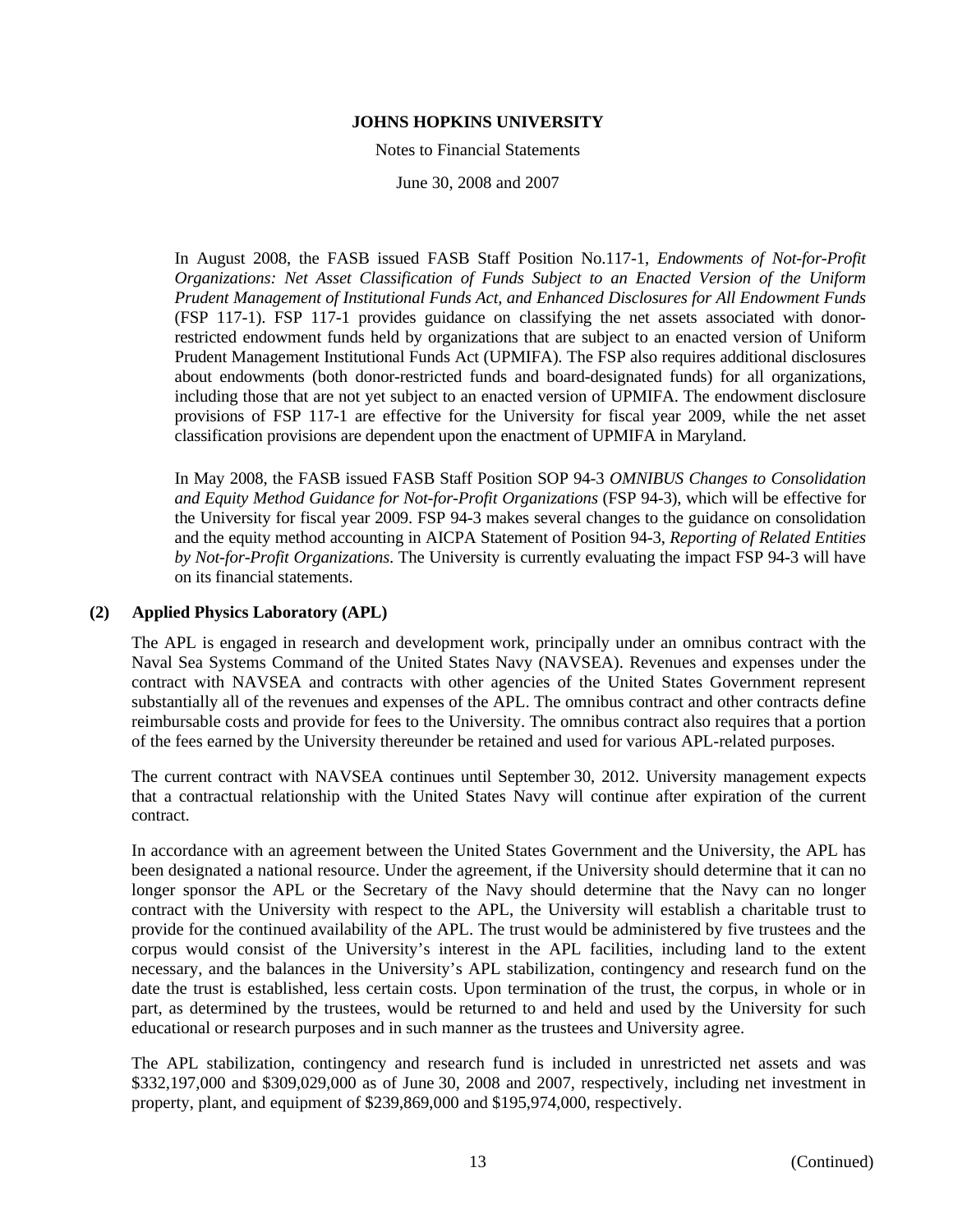Notes to Financial Statements

June 30, 2008 and 2007

# **(3) Accounts Receivable and Concentration of Credit Risks**

Accounts receivable, net is summarized as follows as of June 30 (in thousands):

|                                                                                                   | 2008          | 2007    |
|---------------------------------------------------------------------------------------------------|---------------|---------|
| Reimbursement of costs incurred under grants and contracts                                        | \$<br>283,853 | 303,496 |
| Affiliated institutions, primarily the Hospital                                                   | 37,889        | 32,470  |
| <b>Students</b>                                                                                   | 13,453        | 13,495  |
| <b>Others</b>                                                                                     | 30,357        | 46,092  |
| Total research, training, students and other, less<br>allowances of \$22,541 in 2008 and \$20,723 |               |         |
| in 2007                                                                                           | 365,552       | 395,553 |
| Receivables for medical services, less allowances                                                 |               |         |
| of \$89,850 in 2008 and \$91,357 in 2007                                                          | 38,121        | 38,128  |
|                                                                                                   | \$<br>403,673 | 433,681 |

Approximately 78% and 83%, respectively, of reimbursement of costs incurred under grants and contracts as of June 30, 2008 and 2007 were receivables from agencies or departments of the United States Government.

The mix of gross accounts receivable for medical services from patients and third party payors consisted of the following as of June 30, 2008 and 2007: commercial third parties 39% and 40%, respectively; Medicare 16% and 16%, respectively; Medicaid 13% and 12%, respectively; Blue Cross/Blue Shield 12% and 12%, respectively; and patients 20% and 20%, respectively.

# **(4) Contributions Receivable**

Contributions receivable, net, is summarized as follows as of June 30 (in thousands):

|                                                           | 2008          | 2007    |
|-----------------------------------------------------------|---------------|---------|
| Unconditional promises scheduled to be collected in:      |               |         |
| Less than one year                                        | \$<br>87,632  | 65,498  |
| One year to five years                                    | 129,479       | 127,909 |
| Over five years                                           | 10,877        | 22,188  |
|                                                           | 227,988       | 215,595 |
| Less:                                                     |               |         |
| Unamortized discount (interest ranging from 2.4% to 5.1%) |               |         |
| and allowances for uncollectible contributions            | 32,081        | 32,805  |
|                                                           | \$<br>195,907 | 182,790 |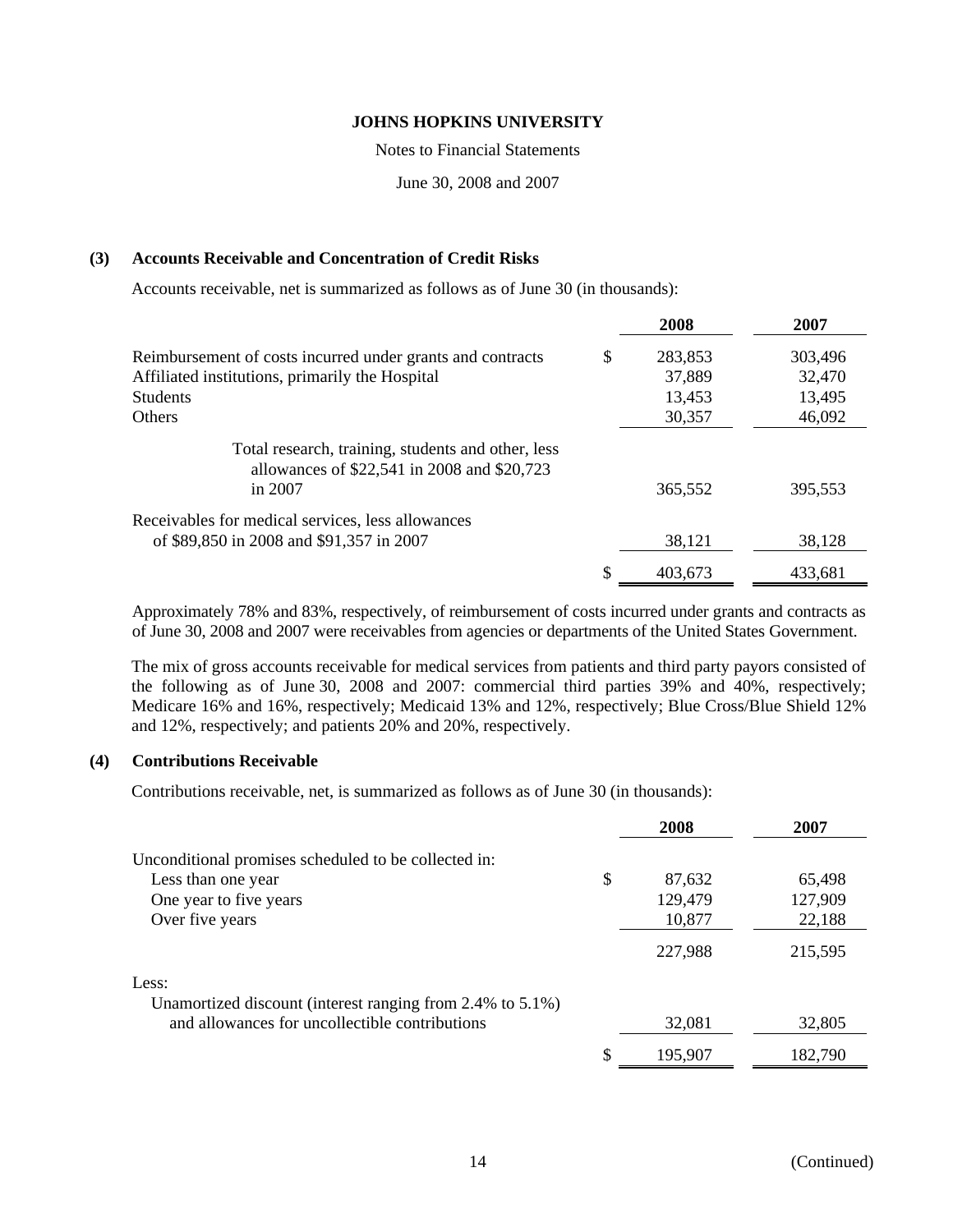Notes to Financial Statements

June 30, 2008 and 2007

As of June 30, 2008 and 2007, 41% and 45%, respectively, of the gross contributions receivable were due from ten donors. Approximately 24% and 48% of contribution revenues for fiscal 2008 and 2007, respectively, were from ten donors. As of June 30, 2008, the University had also been informed of bequest intentions and conditional promises to give aggregating in excess of \$400,000,000 which have not been recognized as assets or revenues. If received, these gifts will generally be restricted for specific purposes stipulated by the donors, primarily endowments for faculty support, scholarships or general operating support of a particular department or division of the University.

# **(5) Investments**

Investments are summarized as follows as of June 30 (in thousands):

|                                                 | 2008            | 2007      |
|-------------------------------------------------|-----------------|-----------|
| Cash and cash equivalents                       | \$<br>48,437    | 152,220   |
| United States Government and agency obligations | 487,257         | 448,084   |
| Debt securities                                 | 157,823         | 155,736   |
| Public equities                                 | 1,384,590       | 1,464,315 |
| Private equity and venture capital              | 430,286         | 327,103   |
| Real property assets                            | 375,536         | 267,161   |
| Absolute return                                 | 663,529         | 511,271   |
| Other                                           | 77,790          | 96,879    |
|                                                 | \$<br>3,625,248 | 3,422,769 |

Investments are professionally managed, primarily by outside investment organizations, subject to direction and oversight by a committee of the Board of Trustees. The committee has established investment policies and guidelines which cover asset allocation and performance objectives and impose various restrictions and limitations on the managers. These restrictions and limitations are specific to each asset classification and cover concentrations of market risk (at both the individual issuer and industry group levels), credit quality of fixed-income and short-term investments, use of derivatives, investments in foreign securities and various other matters. As of June 30, 2008 and 2007, private equity and venture capital, absolute return and certain real property assets of \$1,300,433,000 and \$1,001,021,000, respectively, do not have readily determinable market values.

At June 30, 2008 and 2007, assets of endowment and similar funds, excluding assets held for the Hospital and JHHEFI, and including cash and cash equivalents and investments, amounted to \$2,475,722,000 and \$2,575,846,000, respectively. Certain assets of endowment and similar funds are combined in a common investment pool known as the Endowment Investment Pool (EIP). Each individual fund purchases or disposes of shares on the basis of the market value per share at the end of the quarter during which the transaction takes place. At June 30, 2008 and 2007, assets of the EIP, including cash and cash equivalents and investments, and including assets held for JHHEFI, amounted to \$3,075,185,000 and \$2,796,127,000, respectively.

At June 30, 2008 and 2007, other investments represent investments held by the University under deferred compensation agreements. Such amounts approximate the University's related liability to employees which are included in obligations under deferred compensation agreements and other long-term liabilities.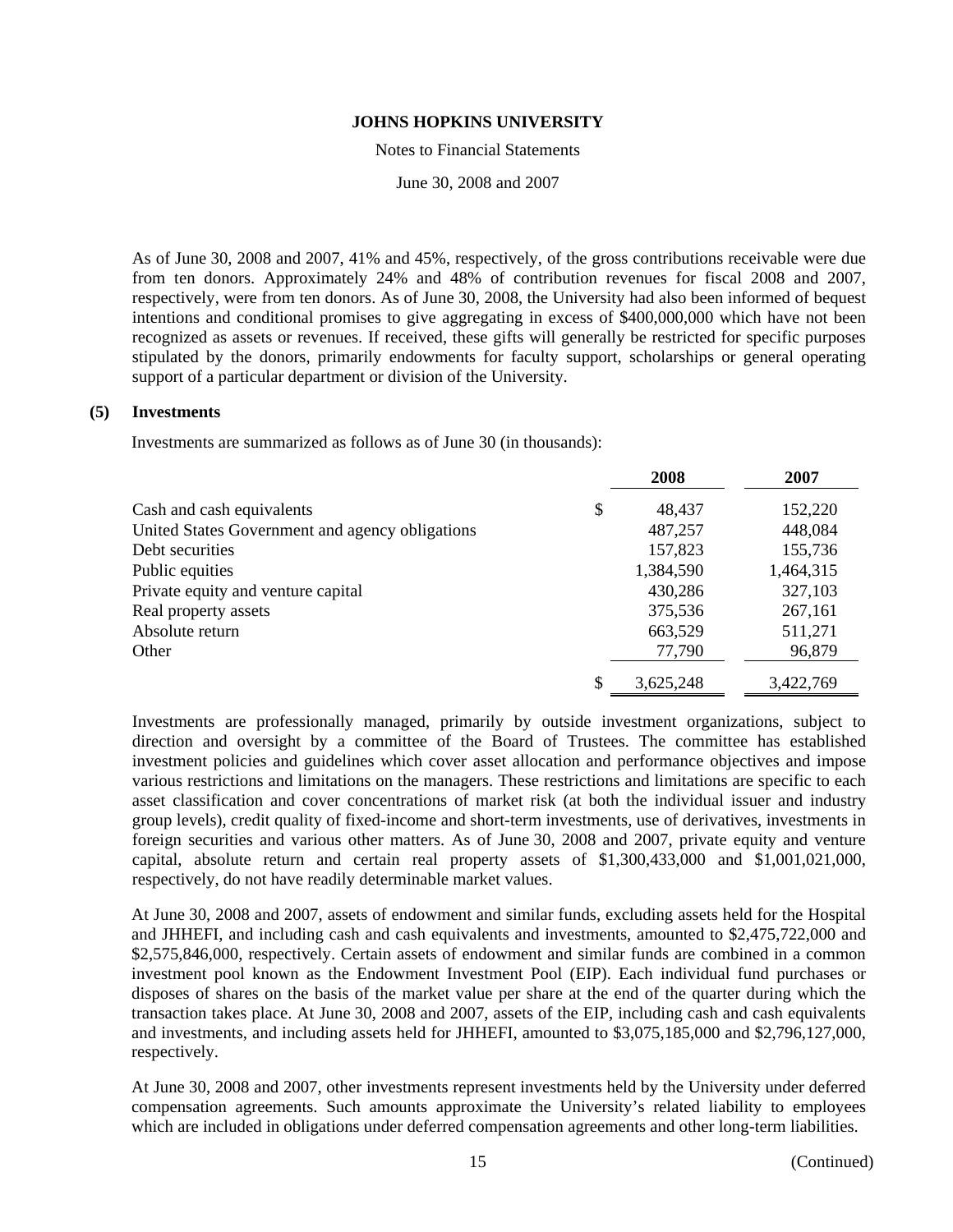Notes to Financial Statements

June 30, 2008 and 2007

Investment income (loss) is summarized as follows for the years ended June 30 (in thousands):

|                                                            |    | 2008      | 2007    |
|------------------------------------------------------------|----|-----------|---------|
| Dividend and interest income                               | \$ | 79,341    | 52,945  |
| Net realized and unrealized gains (losses)                 |    | (67, 979) | 439,458 |
| External investment management fees                        |    | (8,407)   | (8,219) |
| Change in value of interests in trusts and endowment funds |    |           |         |
| held by others                                             |    | (8, 864)  | 9,202   |
|                                                            | S  | (5.909)   | 493,386 |

Investment income (loss) is classified in the statements of activities as follows for the years ended June 30 (in thousands):

|              | 2008          | 2007    |
|--------------|---------------|---------|
| Operating    | \$<br>145,789 | 133,590 |
| Nonoperating | (151,698)     | 359,796 |
|              | \$<br>(5,909) | 493,386 |

At June 30, 2008, commitments for purchases of investments were approximately \$722,380,000, which are likely to be funded through 2015.

# **(6) Investment in Property and Equipment**

Investment in property and equipment, net, is summarized as follows as of June 30 (in thousands):

|                                      | 2008            | 2007      | <b>Range of</b><br><b>Useful Lives</b> |
|--------------------------------------|-----------------|-----------|----------------------------------------|
| Land                                 | \$<br>50,481    | 50,481    | N/A                                    |
| Land improvements                    | 78,259          | 66,894    | 15 years                               |
| Buildings and leasehold improvements | 2,126,838       | 1,889,883 | $10 - 40$ years                        |
| Equipment                            | 527,359         | 510,884   | $7 - 15$ years                         |
| Capitalized software costs           | 103,336         | 109,591   | $3 - 10$ years                         |
| Library collections                  | 194,013         | 186,593   | 25 years                               |
| Construction in progress             | 161,532         | 173,406   | N/A                                    |
|                                      | 3,241,818       | 2,987,732 |                                        |
| Less accumulated depreciation        |                 |           |                                        |
| and amortization                     | 1,324,690       | 1,242,510 |                                        |
|                                      | \$<br>1,917,128 | 1,745,222 |                                        |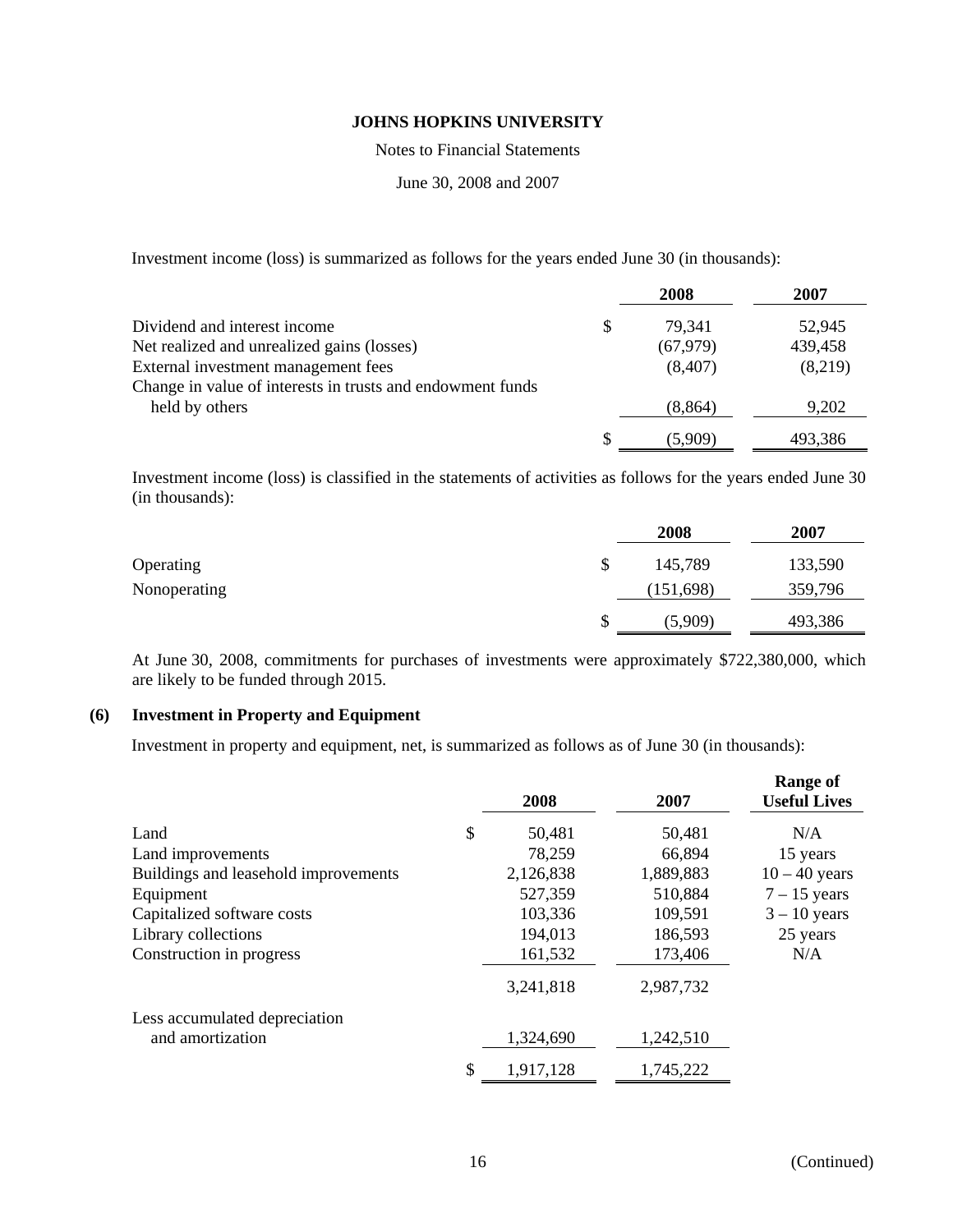Notes to Financial Statements

June 30, 2008 and 2007

# **(7) Debt**

Debt is summarized as follows as of June 30 (in thousands):

|                                             |    | 2008      | 2007    |
|---------------------------------------------|----|-----------|---------|
| Bonds payable                               | \$ | 509,859   | 519,500 |
| Notes payable                               |    | 132,120   | 139,588 |
| Commercial paper revenue notes – tax-exempt |    | 253,660   | 208,075 |
| Commercial paper revenue notes – taxable    |    | 70,988    | 70,988  |
| Capital lease obligations (see note 13)     |    | 61,190    | 4,251   |
|                                             | S  | 1,027,817 | 942,402 |

#### *Bonds and Notes Payable*

Bonds payable, all of which were issued by Maryland Health and Higher Educational Facilities Authority (MHHEFA), consist of the following as of June 30 (in thousands):

|                                                                                                                       | 2008          | 2007    |
|-----------------------------------------------------------------------------------------------------------------------|---------------|---------|
| Refunding Revenue Bonds of 1997, 5.20% to 5.625%,<br>due July 2027, net of unamortized discount of \$196<br>and \$202 | \$<br>11,924  | 12,273  |
| Refunding Revenue Bonds of 1998, 5.125% to 6.00%,                                                                     |               |         |
| due July 2020, including unamortized premium of                                                                       |               |         |
| \$269 and \$301                                                                                                       | 129,845       | 136,846 |
| Refunding Revenue Bonds of 2001A, 4.00% to 5.00%,<br>due July 2013, including unamortized premium of                  |               |         |
| \$219 and \$269                                                                                                       | 15,484        | 17,774  |
| Refunding Revenue Bonds of 2001B, 5.00% to 5.30%,<br>due July 2041, net of unamortized discount of \$1,324            |               |         |
| and \$1,338                                                                                                           | 84,451        | 84,437  |
| Revenue Bonds of 2002A, 5.00%, due July 2032, net of<br>unamortized discount of \$1,470 and \$1,501                   | 105,254       | 105,223 |
| Revenue Bonds of 2004A, 4.625% to 5.00%, due July 2038,<br>including unamortized premium of \$1,131 and \$1,177       | 93,636        | 93,682  |
|                                                                                                                       |               |         |
| Revenue Bonds of 2005A, variable rate, due July 2036                                                                  | 69,265        | 69,265  |
|                                                                                                                       | \$<br>509,859 | 519,500 |

The bonds payable outstanding as of June 30, 2008 are unsecured general obligations of the University. The loan agreements generally provide for semi-annual payments of interest and annual payments of principal, except that no principal payments are due on the Refunding Revenue Bonds of 2001B, the Revenue Bonds of 2002A or the Revenue Bonds of 2005A prior to maturity. The Revenue Bonds of 2005A bear interest at a variable rate which is reset on a weekly basis (1.40% at June 30, 2008) and provide for monthly payments of interest. The Revenue Bonds of 2004A provide for serial principal payments prior to maturity of \$9,100,000, \$10,000,000, \$10,000,000 and \$23,405,000 in 2020, 2024,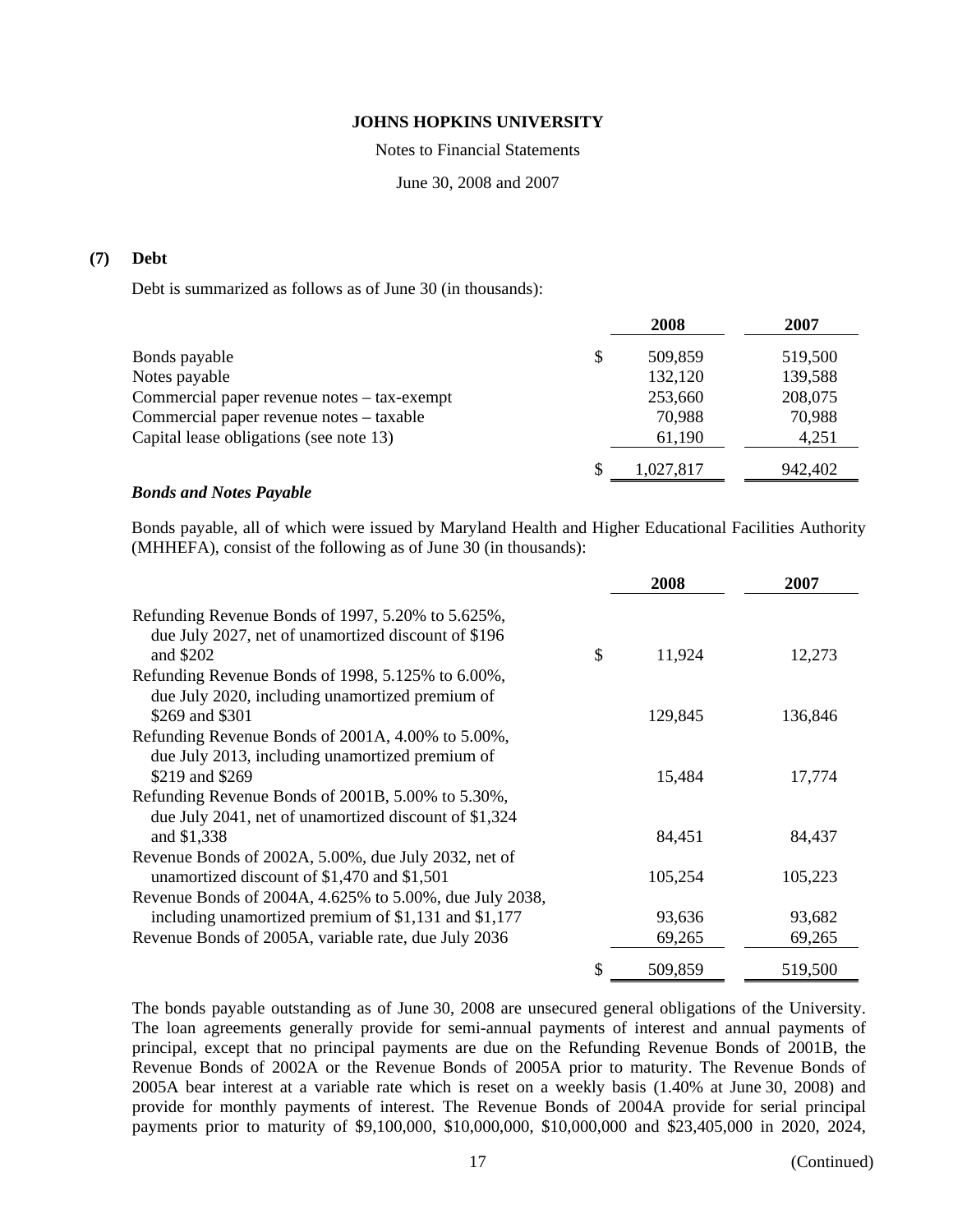#### Notes to Financial Statements

June 30, 2008 and 2007

2029, and 2033, respectively. Certain MHHEFA revenue bonds were advance refunded in 1988 using proceeds of an issue of bonds that was later refinanced. The net proceeds were irrevocably placed in trust pursuant to escrow agreements and used to purchase government securities which are payable as to principal and interest at such times and in such amounts as to pay all principal and interest on the refunded bonds. Accordingly, these bonds are considered to have been extinguished and neither the debt (\$17,585,000 as of June 30, 2008) nor the irrevocable trusts are included in the balance sheets.

Notes payable consist of the following as of June 30 (in thousands):

|                               | 2008          | 2007    |
|-------------------------------|---------------|---------|
| MHHEFA note due June 2013     | \$<br>4,896   | 5,142   |
| MHHEFA note due November 2015 | 30,473        | 33,502  |
| MHHEFA note due November 2020 | 13,612        | 14,277  |
| MHHEFA note due February 2025 | 3,967         | 4,114   |
| MHHEFA note due July 2026     | 5,495         | 5,622   |
| Note due June 2012, 5.34%     | 1,078         | 1,304   |
| Note due December 2019, 8.88% | 62,023        | 64,871  |
| Note due February 2014, 4.75% | 8,698         | 8,878   |
| Note due February 2044, 4.75% | 1,878         | 1,878   |
|                               | \$<br>132,120 | 139,588 |

The MHHEFA notes are part of a pooled loan program. The notes are unsecured general obligations of the University, bear interest at a variable rate (2.75% at June 30, 2008) and are due in monthly installments. Under terms of the loan agreements, the University may be required to provide security for the loans in certain circumstances.

The note due December 2019 is secured by certain of the University's property and is due in annual installments with interest payable monthly. The note due June 2012 is an unsecured general obligation of the University and is due in annual installments (with interest payable semi-annually). Under terms of the related loan agreement, the University may be required to provide security for the loan in certain circumstances.

The notes due February 2014 and February 2044 are unsecured general obligations of the University and may not be prepaid prior to their respective maturity dates. The note due February 2014 provides for monthly principal and interest payments based on a 25 year amortization schedule with full principal repayment due on the maturity date. The note due February 2044 provides for monthly interest payments until the maturity date at which time the entire amount of the principal and unpaid accrued interest is due.

# *Commercial Paper*

The commercial paper revenue notes were issued by MHHEFA. Under the commercial paper program, the University may have revenue notes outstanding of up to \$400,000,000 to finance and refinance the costs of qualified assets to July 2033. The notes are unsecured, bear interest at rates that are fixed at the date of issue and may have maturities up to 270 days from that date, although it is anticipated that the University will continuously renew maturing tax-exempt notes for a period of up to 120% of the estimated useful lives of the related assets. The notes outstanding at June 30, 2008 bear interest at a weighted average rate of 1.68%.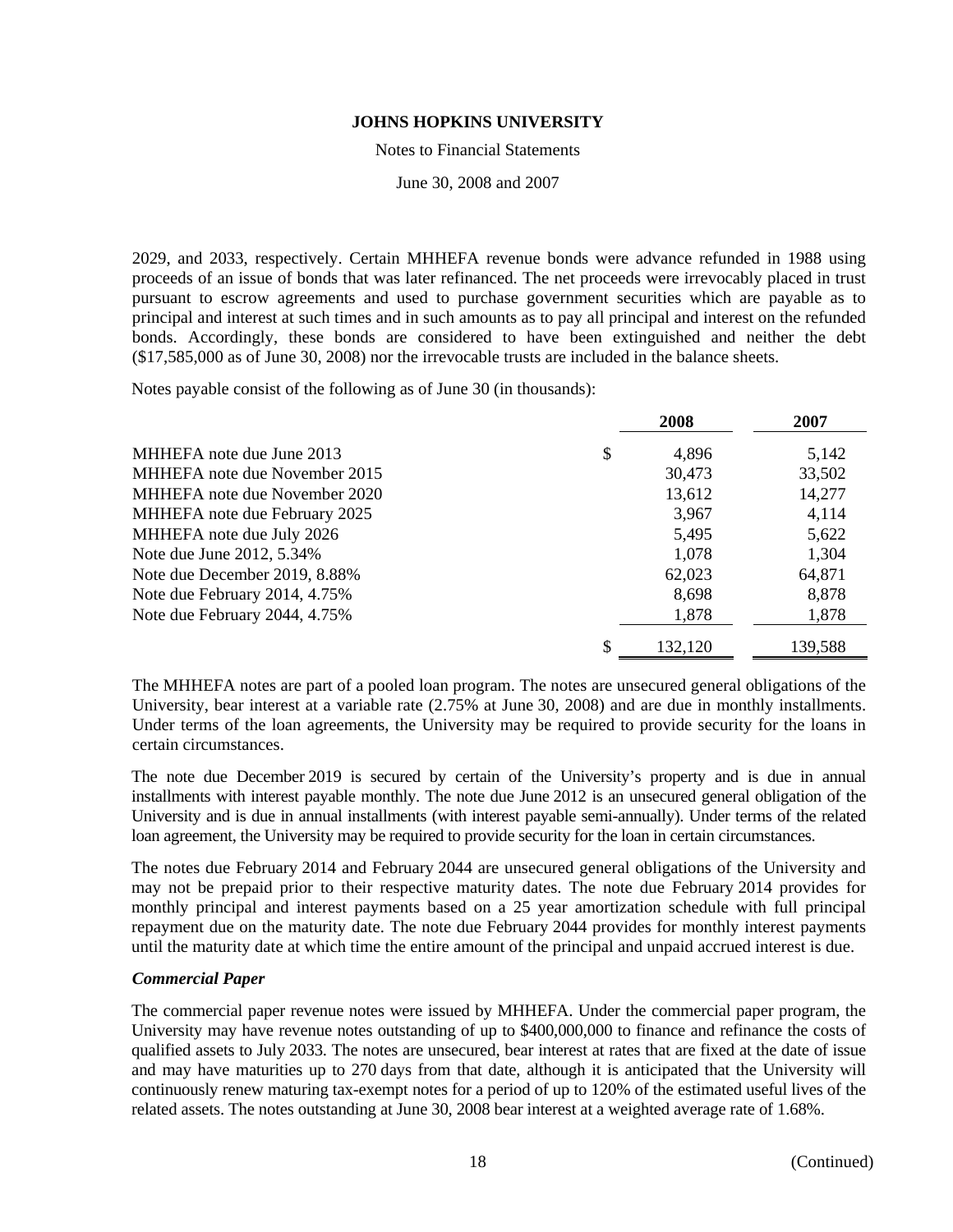Notes to Financial Statements

June 30, 2008 and 2007

# *Interest Costs*

Total interest costs incurred and paid were \$43,841,000 in 2008 and \$46,619,000 in 2007, of which \$4,718,000 in 2008 and \$7,451,000 in 2007 were capitalized. Interest income of \$189,000 in 2007 earned from the investment of the unexpended proceeds of certain tax-exempt borrowings has been applied to reduce the costs of the related assets acquired.

#### *Debt Covenants*

Certain of the University's debt agreements include covenants that require the University to maintain minimum levels of financial ratios. The University was in compliance with its covenant requirements as of June 30, 2008.

#### *Other Credit Agreements*

In order to support liquidity requirements under the commercial paper revenue notes program with MHHEFA, the University entered into standby letter of credit agreements with two commercial banks in the aggregate amount of \$350,000,000. These agreements would provide funds to the University in the event that commercial paper revenue notes could not be remarketed. Advances under these agreements are unsecured and bear interest at a rate that varies based on certain market indices. Advances for one agreement are due in 90 days and advances for the other agreement are due in equal installments over two years. There were no borrowings under these agreements during fiscal 2008 and 2007.

The University also has a \$150,000,000 revolving credit agreement with a commercial bank. Advances under this agreement are unsecured, bear interest based on certain market indices and if not paid earlier, are due at the expiration date in December 2009. There were no borrowings during fiscal 2008 and 2007.

Under terms of a master note agreement with a commercial bank, the University may borrow up to \$100,000,000 under a line of credit for APL working capital purposes. Advances under the line of credit are unsecured, due on demand and bear interest at a rate which varies based on certain market indices. There were no borrowings on the line of credit during fiscal 2008 and 2007.

#### *Interest Rate Swap Agreements*

The University has interest rate swap agreements to reduce its interest rate risk on a portion of the commercial paper revenue notes and on the Revenue Bonds of 2005A. The agreement related to the commercial paper revenue notes matured April 2007 and provided for the University to pay a fixed rate of 5.42% and receive a variable rate based on a notional principal amount of \$20,100,000. The agreement relating to the Revenue Bonds of 2005A extends through July 2036 and provides for the University to pay a fixed rate of 3.87% and receive a variable rate based on a notional principal amount of \$69,265,000.

The University also uses interest rate swap agreements to adjust its debt structure in accordance with its policy guidelines. Under one agreement, maturing in January 2009, with a notional principal amount of \$15,000,000, the University receives a fixed rate of 2.97% and pays a floating rate. Under a second agreement, which matured in January 2007, also with a notional principal amount of \$15,000,000, the University received a fixed rate of 3.10% and paid a floating rate.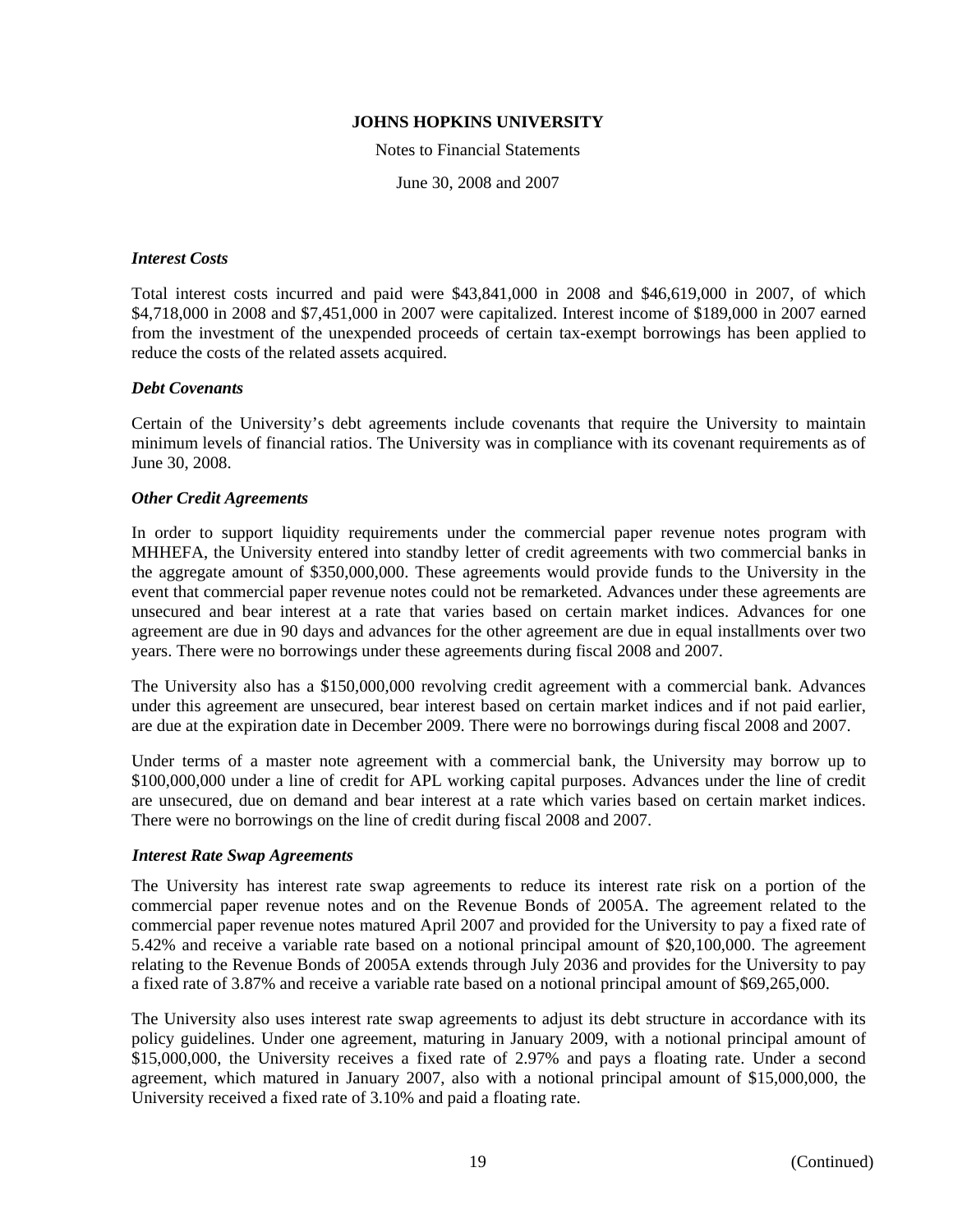#### Notes to Financial Statements

June 30, 2008 and 2007

In December 2005, the University executed two forward-starting interest rate swaps to reduce its interest rate risk related to the refunding of the callable Refunding Revenue Bonds of 1997 and 1998. The agreement related to the Refunding Revenue Bonds of 1997 had an effective date of July 2007 and terminates in July 2027. The University pays a fixed rate of 3.45% and receives a variable rate based on an initial notional amount of \$12,475,000. The agreement related to the Refunding Revenue Bonds of 1998 had an effective date of July 2008 and terminates in July 2020. The University pays a fixed rate of 3.43% and receives a variable rate based on an initial notional amount of \$113,735,000.

In March 2007, the University executed another forward-starting interest rate swap agreement to reduce its interest rate risk related to the Series 2008A Bonds discussed below. The agreement had an effective date of July 2008 and terminates in July 2038. The University pays a fixed rate of 3.90% and receives a variable rate based on an initial notional amount of \$115,000,000.

# *Fair Value*

The estimated fair value of the University's debt is determined based on quoted market prices for publicly traded issues and on the discounted future cash payments to be made for other issues. The discount rates used approximate current market rates for loans or groups of loans with similar maturities and credit quality. The carrying amount and estimated fair value of the University's debt are summarized as follows at June 30 (in thousands):

|                                |                           | 2008                           | 2007               |                                |
|--------------------------------|---------------------------|--------------------------------|--------------------|--------------------------------|
|                                | <b>Carrying</b><br>amount | <b>Estimated</b><br>fair value | Carrying<br>amount | <b>Estimated</b><br>fair value |
| Variable rate debt             | \$<br>58,442              | 58,442                         | 62.658             | 62,658                         |
| Fixed rate debt                | 644,727                   | 672,090                        | 600,681            | 610,330                        |
| Commercial paper revenue notes | 324,648                   | 324,648                        | 279,063            | 279,063                        |
|                                | \$<br>1,027,817           | 1,055,180                      | 942,402            | 952,051                        |

Fair value estimates are made at a specific point in time, are subjective in nature and involve uncertainties and matters of judgment. The University is not required to settle its debt obligations at fair value and settlement is not possible in some cases because of the terms under which the debt was issued.

# *Subsequent Debt Issuance*

On August 7, 2008, the University, through MHHEFA, issued fixed rate tax-exempt bonds of \$129,880,000 (Series 2008A) and variable rate tax-exempt bonds of \$125,855,000 (Series 2008B). Proceeds from the Series 2008B Bonds were used to advance refund the Series 1997 and 1998 Bonds. These funds were deposited in an irrevocable trust with an escrow agent to provide for future debt service payments of the advanced refunded Series 1997 and 1998 Bonds. In conjunction with the creation of the trust, MHHEFA released the University from its obligation relating to the Series 1997 and 1998 Bonds. As a result of this refunding, the University will recognize a loss of approximately \$2,324,000 in fiscal 2009 which reflects prepayment costs as well as the write-off of unamortized bond issuance costs and original issue discount and premium associated with the Series 1997 and 1998 Bonds. The proceeds of the Series 2008A Bonds will be used to finance construction and renovations of facilities, as well as refinance commercial paper revenue notes of \$49,000,000.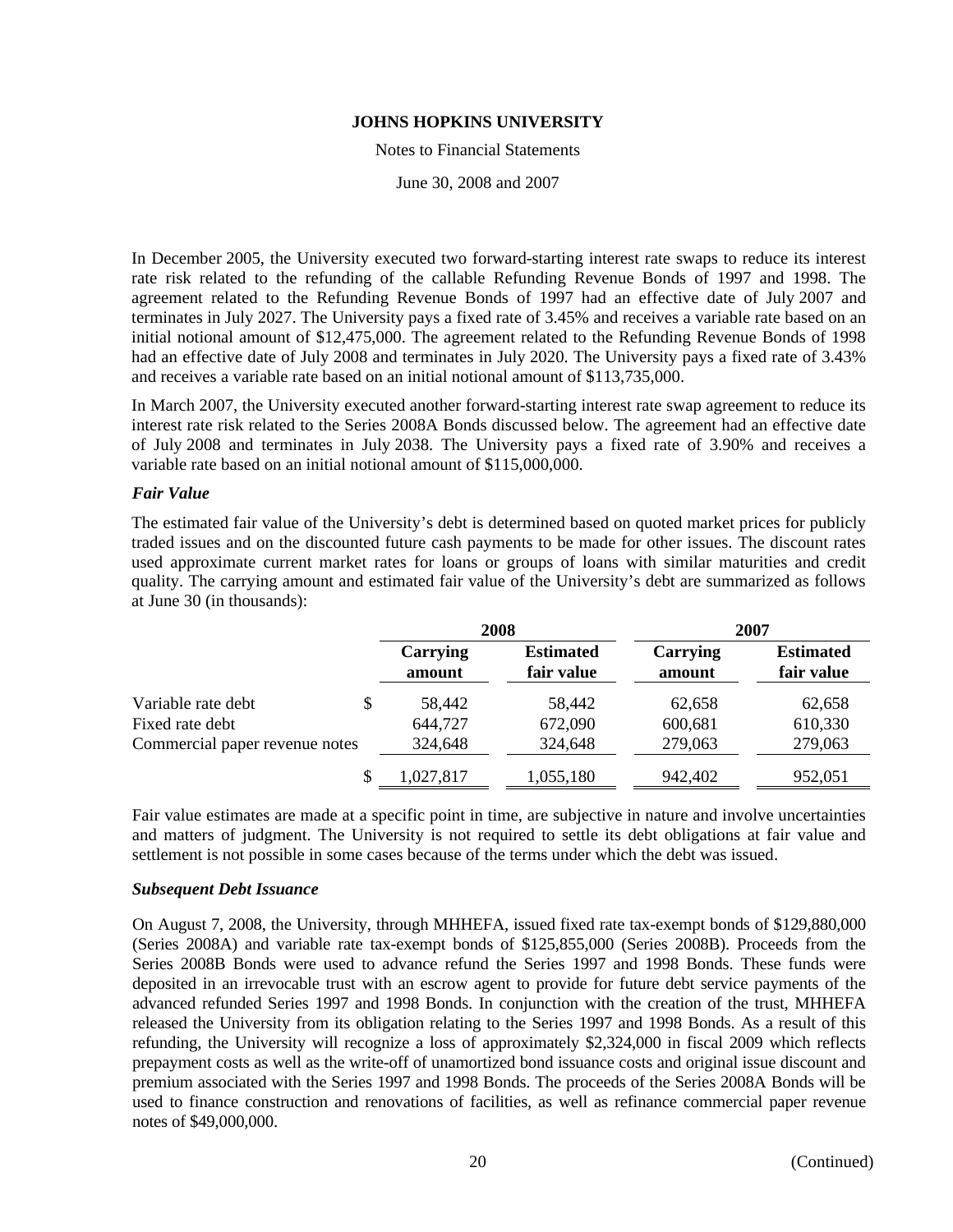#### Notes to Financial Statements

June 30, 2008 and 2007

# *Annual Principal Payments*

The following table summarizes the aggregate annual maturities of bonds payable, notes payable and commercial paper revenue notes, after giving effect to the issuance of the Series 2008A and 2008B Bonds, for the five years subsequent to June 30, 2008 (in thousands):

|      | <b>Bonds</b><br><b>Payable</b> | <b>Notes</b><br>Payable | <b>Commercial</b><br><b>Paper Notes</b> | <b>Total</b> |
|------|--------------------------------|-------------------------|-----------------------------------------|--------------|
| 2009 | \$<br>9,950                    | 8,051                   | 9.114                                   | 27,115       |
| 2010 | 11,150                         | 8,662                   | 12,610                                  | 32,422       |
| 2011 | 11,800                         | 9,321                   | 1,938                                   | 23,059       |
| 2012 | 12,405                         | 10,032                  | 2,082                                   | 24,519       |
| 2013 | 16,205                         | 14,144                  | 9,963                                   | 40,312       |

# **(8) Refundable Advances from the United States Government**

Funds provided by the United States Government under the Federal Perkins, Nursing and Health Professions Student Loan programs are loaned to qualified students, administered by the University, and may be reloaned after collections. These funds are ultimately refundable to the government and are included in obligations under deferred compensation agreements and other long-term liabilities. These advances totaled \$31,618,000 and \$30,224,000 as of June 30, 2008 and 2007, respectively.

# **(9) Net Assets**

Under generally accepted accounting principles for external financial reporting by not-for-profit organizations, unrestricted net assets are those which are not subject to donor-imposed restrictions. The practices used by the University for internal financial management and reporting purposes differ in certain respects from the practices prescribed for external financial reporting purposes, particularly with respect to the timing of recognition of the release of donor-imposed restrictions on contributions and related investment income and gains. In addition, certain net assets classified as unrestricted for external financial reporting purposes are designated for specific purposes or uses under various internal operating and administrative practices of the University. As a result, substantially all of the net assets classified as unrestricted as of June 30, 2008 and 2007 have been invested in property and equipment or are designated for specific uses.

Unrestricted net assets consist of the following as of June 30 (in thousands):

|                                                          | 2008            | 2007      |
|----------------------------------------------------------|-----------------|-----------|
| Net investment in property and equipment                 | \$<br>889,311   | 802,820   |
| APL stabilization, contingency and research fund,        |                 |           |
| excluding net investment in property and equipment       | 92,328          | 113,055   |
| Funds designated for divisional and departmental support | 1,412,940       | 1,592,302 |
| Student loan funds                                       | 13,047          | 12,982    |
|                                                          | \$<br>2,407,626 | 2,521,159 |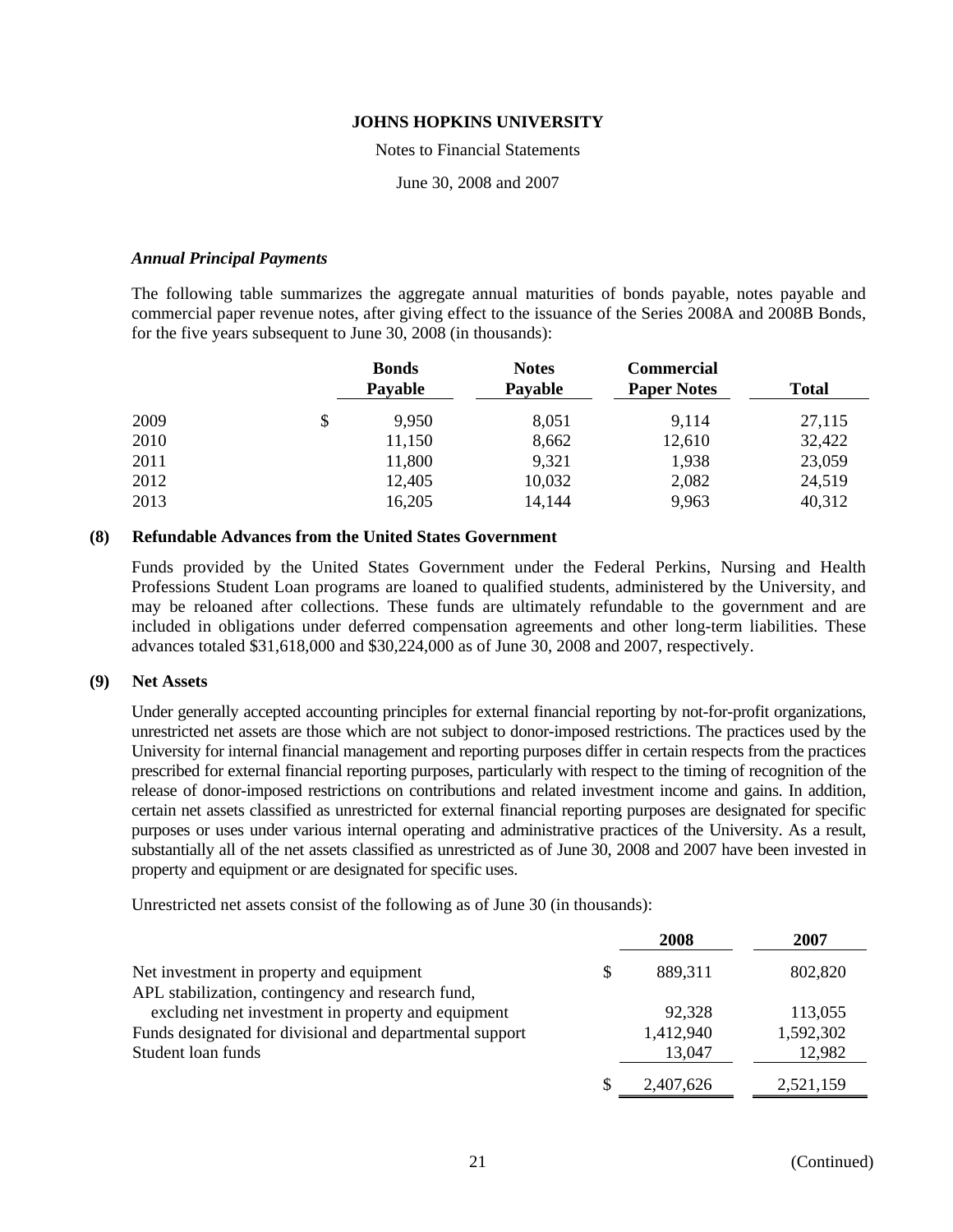Notes to Financial Statements

June 30, 2008 and 2007

Temporarily restricted net assets consist of the following as of June 30 (in thousands):

|                                                           | 2008          | 2007    |
|-----------------------------------------------------------|---------------|---------|
| Contributions designated for departmental and divisional  |               |         |
| support                                                   | \$<br>279,586 | 281,626 |
| Contributions designated for facilities                   | 134,133       | 148,560 |
| Split interest agreements designated for departmental and |               |         |
| divisional support                                        | 42,493        | 35,547  |
| Land subject to time and purpose restrictions             | 53,600        | 49,550  |
|                                                           | \$<br>509,812 | 515,283 |

Income on permanently restricted net assets can be used for the following as of June 30 (in thousands):

|                                                          |    | 2008      | 2007      |
|----------------------------------------------------------|----|-----------|-----------|
| Contributions designated for departmental and divisional |    |           |           |
| support                                                  | \$ | 990,277   | 932,513   |
| Contributions designated for student aid                 |    | 204,744   | 191,273   |
|                                                          | S  | 1,195,021 | 1,123,786 |

# **(10) Affiliated Organizations**

Reimbursements from affiliated institutions consist of the following for the years ended June 30 (in thousands):

|                                       | 2008          | 2007    |
|---------------------------------------|---------------|---------|
| Johns Hopkins Health System           | \$<br>16,871  | 19.497  |
| Johns Hopkins Hospital                | 175,249       | 163,572 |
| Other Johns Hopkins entities          | 79.991        | 68,608  |
| Other affiliated medical institutions | 27,771        | 27,813  |
|                                       | \$<br>299,882 | 279,490 |

# *(a) The Johns Hopkins Health System Corporation (JHHS)*

JHHS is incorporated and governed separately from the University and is the parent entity of an academically based health system which includes the Hospital, The Johns Hopkins Bayview Medical Center, Howard County General Hospital and other related organizations. The University and JHHS have established a Board of Johns Hopkins Medicine (JHM) to direct, integrate and coordinate the clinical activities of the two organizations. JHM does not have the authority to incur debt or issue guarantees and its annual budgets require the approval of the boards of trustees of both the University and JHHS.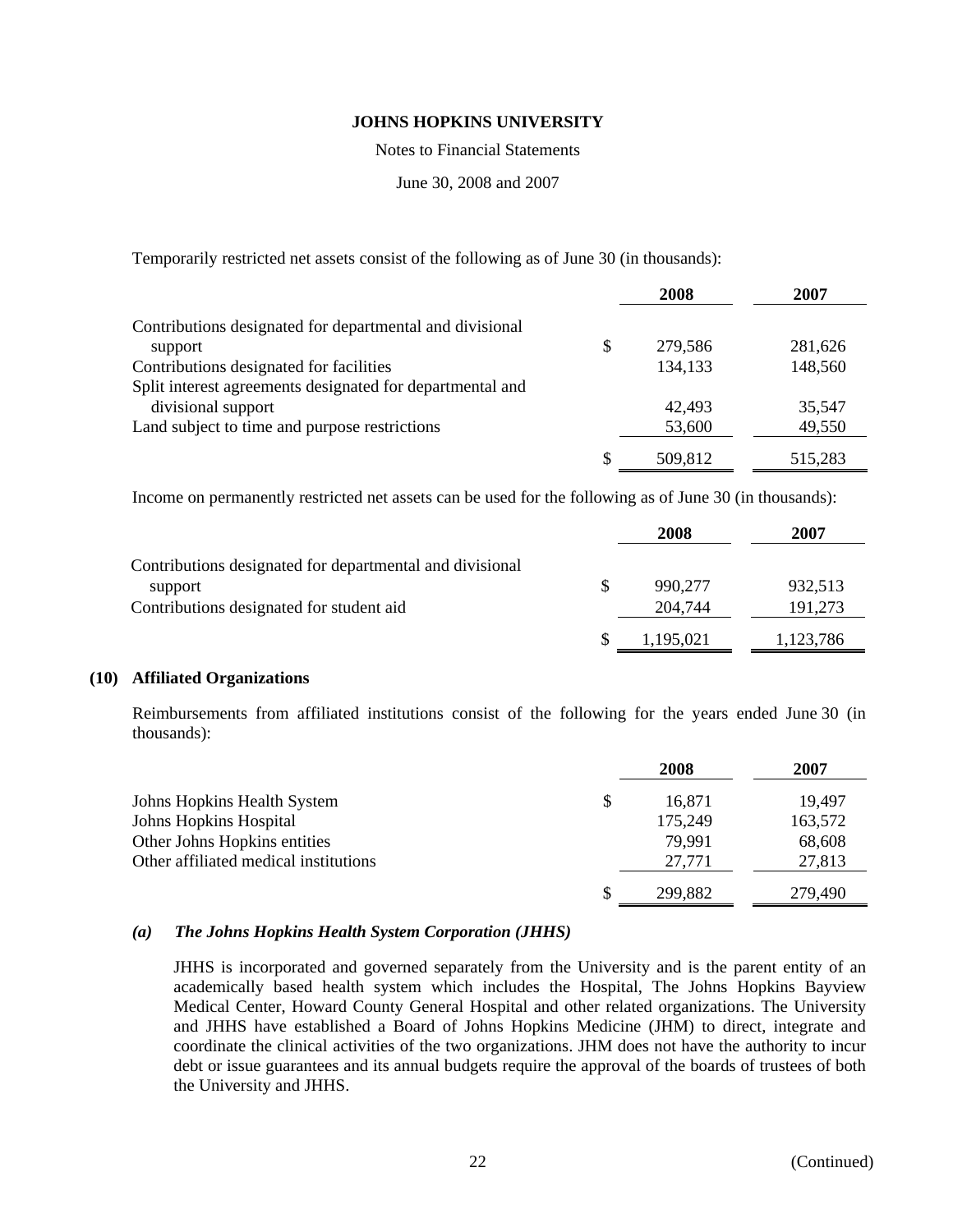Notes to Financial Statements

June 30, 2008 and 2007

In fiscal 2008 and 2007, the University contributed \$5,000,000 to JHHS to support certain JHHS initiatives, including but not limited to JHHS facility renovation and construction, which are reported as operating expenses in the statements of activities. The University contributed an additional \$5,000,000 in both fiscal 2008 and 2007 solely to support JHHS construction activities which are reported as nonoperating charges in the statements of activities.

# *(b) The Hospital*

The Hospital is a member of JHHS and serves as the primary teaching facility of the University's School of Medicine. Because of the closely related nature of their operations, the University and Hospital share facilities and provide services to each other to fulfill their purposes more effectively. The sharing of facilities and services is negotiated annually and set forth in a Joint Administrative Agreement (JAA). Costs charged to the Hospital under the JAA, related primarily to the provision of professional medical services from the University, aggregated \$119,469,000 in fiscal 2008 and \$112,700,000 in fiscal 2007 and are included in reimbursements from affiliated institutions in the statements of activities. Costs charged to the University under the JAA, related primarily to rental of space in Hospital facilities under a renewable one-year lease, aggregated \$39,388,000 in fiscal 2008 and \$38,566,000 in fiscal 2007, and are included in operating expenses in the statements of activities.

# *(c) The Johns Hopkins Hospital Endowment Fund*

In July 2007, the University and JHHEFI entered into an agreement whereby JHHEFI transferred approximately \$381,000,000 to the University to invest in the University's EIP and have the University manage these assets on JHHEFI's behalf. The funds were invested with other University assets in the University's name and title, and in accordance with the University's EIP investment policies and objectives. JHHEFI will receive payouts and may request withdrawals as specified in the agreement. The assets are included in investments in the balance sheet, and a corresponding liability is included in endowment and similar funds held for purposes of Johns Hopkins Hospital and Johns Hopkins Hospital Endowment Fund.

# *(d) JHMI Utilities LLC*

In 2005, the University and the Hospital formed JHMI Utilities LLC to provide utility services for the east Baltimore Campus. The University and Hospital, each owning 50% of JHMI Utilities LLC, provide all of its funding, including debt service, through payments for services received (see note 14). Utility and telecommunications services provided to the University in fiscal 2008 and 2007 were approximately \$34,941,000 and \$33,267,000, respectively.

# *(e) Jointly-Owned Entities*

As of June 30, 2008 and 2007, the University and JHHS jointly own several entities which are accounted for on the equity method. The University's aggregate investment in these joint ventures was approximately \$43,393,000 and \$32,869,000 as of June 30, 2008 and 2007, respectively. Equity in earnings of affiliates aggregated approximately \$10,524,000 in fiscal 2008 and \$12,760,000 in fiscal 2007.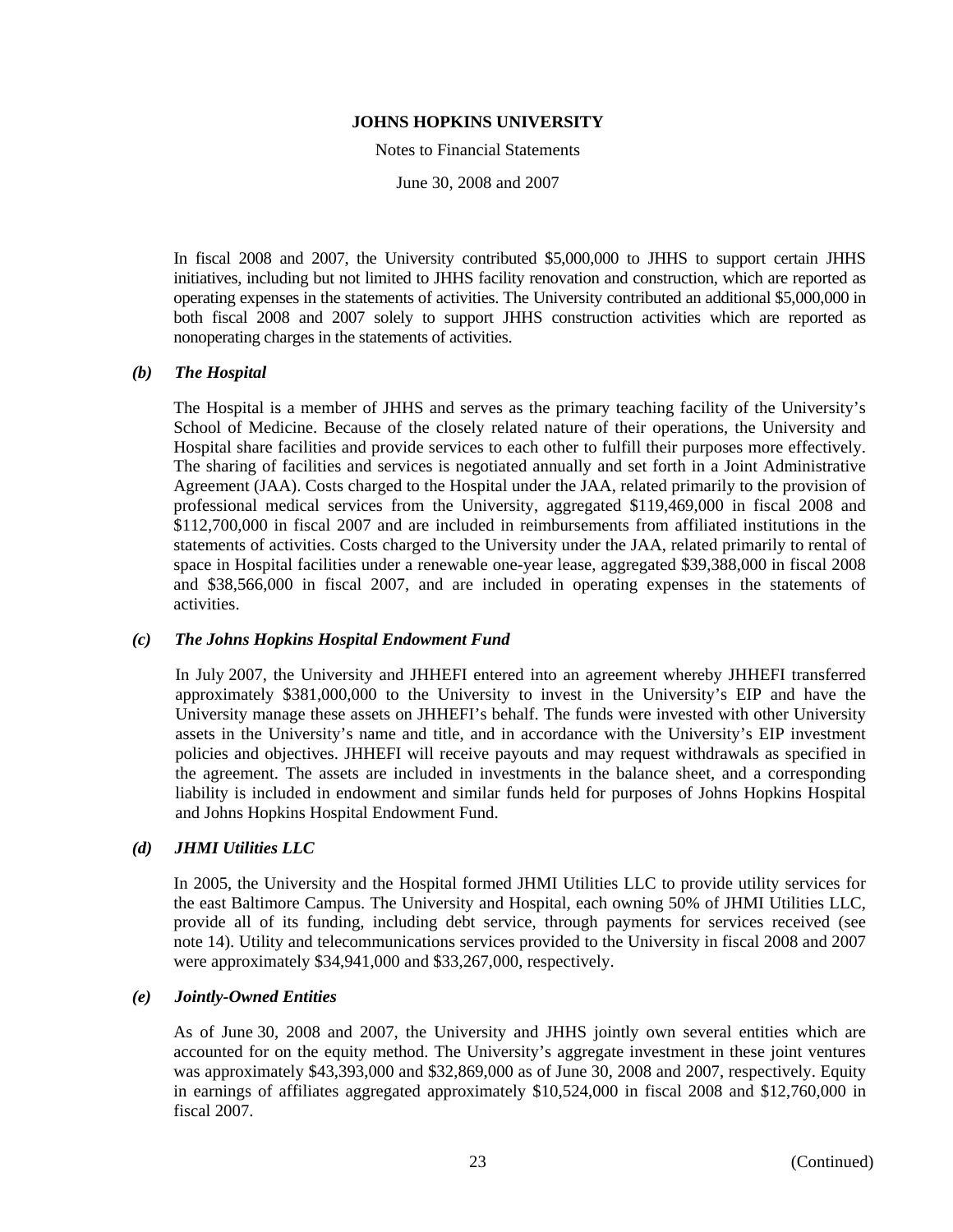Notes to Financial Statements

June 30, 2008 and 2007

Although the University's ownership interest in each of these entities is 50%, the University and JHHS have entered into separate agreements whereby certain activities or lines of business within these entities are not shared equally. The following table summarizes the aggregate condensed financial information of the jointly-owned entities and the University's proportionate share of the entities as of and for the years ended June 30, 2008 and 2007, respectively (in thousands):

|                    | 2008          |                                      |              | 2007                          |
|--------------------|---------------|--------------------------------------|--------------|-------------------------------|
|                    | <b>Total</b>  | <b>University</b><br><b>Interest</b> | <b>Total</b> | University<br><b>Interest</b> |
| Assets             | \$<br>489,266 | 199,488                              | 451,546      | 191,773                       |
| Liabilities        | 349,291       | 156,095                              | 348,123      | 158,904                       |
| Operating revenues | 970,035       | 362,757                              | 906,290      | 345,542                       |
| Operating expenses | 848,280       | 352,233                              | 836,741      | 332,782                       |

# **(11) Pension and Postretirement Benefit Plans**

The University has several pension plans that are available to substantially all full-time employees. Most of these plans are defined contribution plans for which the University's policy is to fund pension costs as accrued. The University also has a defined benefit pension plan covering bargaining unit employees and those classified as support staff. Pension expense was \$129,705,000 in fiscal 2008 and \$122,050,000 in fiscal 2007, including \$121,263,000 and \$112,375,000, respectively, related to defined contribution plans. APL's defined contribution plan accounted for \$39,449,000 in fiscal 2008 and \$36,460,000 in fiscal 2007 of the total pension expense.

The University has retiree benefits plans that provide postretirement medical benefits to employees, including those at APL, who meet specified minimum age and service requirements at the time they retire. The University pays a portion of the cost of participants' medical insurance coverage. The University's portion of the cost for an individual participant depends on various factors, including the age, years of service and time of retirement or retirement eligibility of the participant. The University has established a trust fund for its retiree benefits plans and intends to make contributions to the fund approximately equal to the annual net postretirement benefit cost.

The Medicare Prescription Drug, Improvement and Modernization Act of 2003 (the Act) introduced a Medicare prescription-drug benefit beginning in 2006, as well as a federal subsidy to sponsors of retiree health care plans that provide a benefit at least "actuarially equivalent" to the Medicare benefit. Management concluded that the University's plans are at least "actuarially equivalent" to the Medicare benefit and, accordingly, has included the federal subsidy from the Act in the normal year-end measurement process for the retiree benefit plans as of June 30, 2008 and 2007. Actuarial gains and losses in 2008 and 2007 are attributable primarily to changes in the discount rate.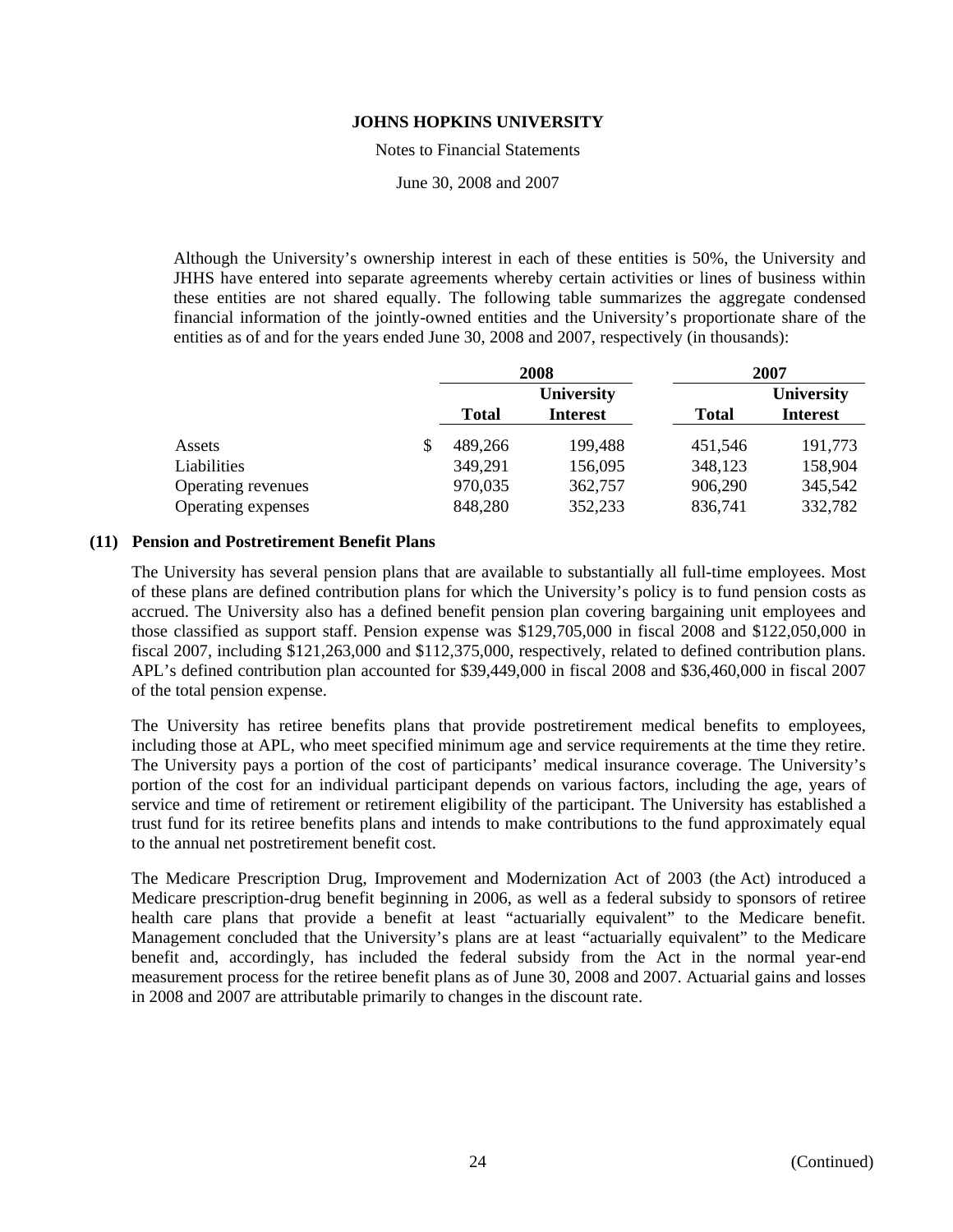Notes to Financial Statements

June 30, 2008 and 2007

The University uses a June 30 measurement date for its defined benefit pension plan and retiree benefit plans. Information relating to the benefit obligation, assets and funded status of the defined benefit pension plan and the postretirement benefit plans as of and for the years ended June 30, 2008 and 2007 is summarized as follows (in thousands):

|                                   | <b>Pension plan</b> |         | <b>Postretirement plans</b> |           |  |
|-----------------------------------|---------------------|---------|-----------------------------|-----------|--|
|                                   | 2008                | 2007    | 2008                        | 2007      |  |
| Change in benefit obligation:     |                     |         |                             |           |  |
| Benefit obligation at beginning   |                     |         |                             |           |  |
| of year                           | \$<br>278,456       | 258,049 | 198,495                     | 176,016   |  |
| Service cost                      | 13,125              | 12,730  | 8,185                       | 7,740     |  |
| Interest cost                     | 17,174              | 15,843  | 12,093                      | 11,333    |  |
| Plan participant contributions    |                     |         | 4,389                       | 3,857     |  |
| Amendments                        | 450                 |         |                             |           |  |
| Actuarial (gain) loss             | (20,016)            | 462     | (13,943)                    | 12,955    |  |
| Benefits paid                     | (8, 869)            | (8,628) | (14, 885)                   | (14, 531) |  |
| Medicare subsidies received       |                     |         | 952                         | 1,125     |  |
| Benefit obligation at end of year | 280,320             | 278,456 | 195,286                     | 198,495   |  |
| Change in plan assets:            |                     |         |                             |           |  |
| Fair value of plan assets at      |                     |         |                             |           |  |
| beginning of year                 | 269,803             | 235,152 | 141,661                     | 119,779   |  |
| Actual return on plan assets      | (13,988)            | 34,893  | (9,295)                     | 17,683    |  |
| University contributions          | 9,031               | 8,386   | 15,072                      | 13,748    |  |
| Plan participant contributions    |                     |         | 4,389                       | 3,857     |  |
| Benefits paid                     | (8, 869)            | (8,628) | (14, 885)                   | (14, 531) |  |
| Medicare subsidies received       |                     |         | 952                         | 1,125     |  |
| Fair value of plan assets at end  |                     |         |                             |           |  |
| of year                           | 255,977             | 269,803 | 137,894                     | 141,661   |  |
| Funded status recognized as       |                     |         |                             |           |  |
| as other long-term liabilities    | \$<br>(24, 343)     | (8,653) | (57, 392)                   | (56, 834) |  |
| Cumulative amounts recognized in  |                     |         |                             |           |  |
| unrestricted net assets:          |                     |         |                             |           |  |
| Net gain (loss)                   | \$<br>(11, 494)     | 4,951   | (32, 251)                   | (27, 654) |  |
| Prior service cost                | (1, 116)            | (977)   | (16, 217)                   | (17,687)  |  |
| <b>Transition obligation</b>      |                     |         | (7,532)                     | (9,038)   |  |
| Amount not yet recognized as      |                     |         |                             |           |  |
| pension or postretirement         |                     |         |                             |           |  |
| benefit cost                      | \$<br>(12, 610)     | 3,974   | (56,000)                    | (54, 379) |  |
|                                   |                     |         |                             |           |  |

The accumulated benefit obligation for the pension plan was \$255,731,000 as of June 30, 2008 and \$251,740,000 at June 30, 2007.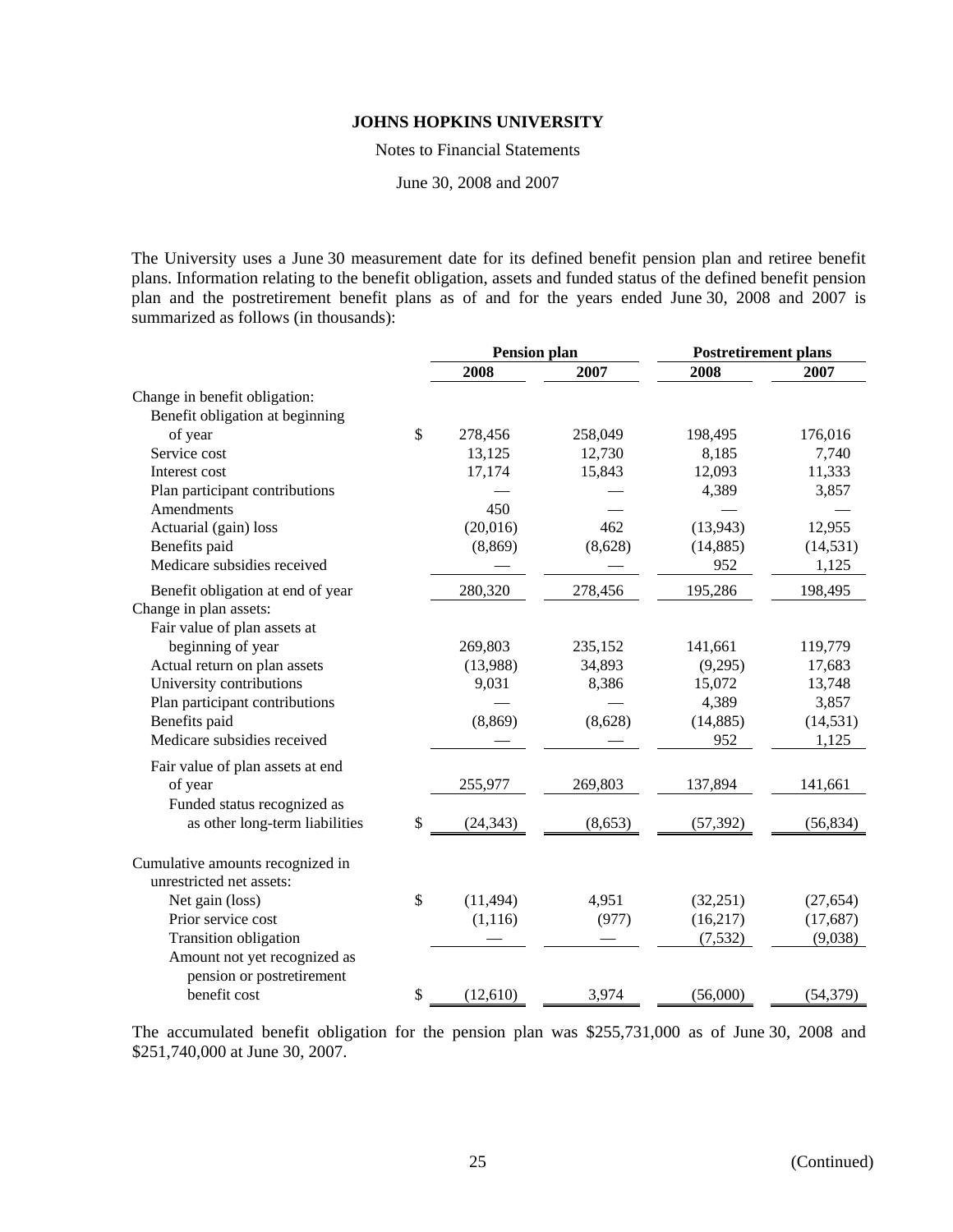Notes to Financial Statements

June 30, 2008 and 2007

The table below reflects the changes in plan assets and benefits obligations recognized as a nonoperating item in 2008 (in thousands):

|                                                |   |                     | <b>Postretirement</b> |
|------------------------------------------------|---|---------------------|-----------------------|
|                                                |   | <b>Pension Plan</b> | <b>Plans</b>          |
|                                                |   |                     |                       |
| Net loss for the year                          | S | 16.445              | 5,419                 |
| Prior service cost                             |   | 450                 |                       |
| Amortization of net transition obligation      |   |                     | (1,506)               |
| Amortization of prior service cost             |   | (311)               | (1,470)               |
| Amortization of net loss                       |   |                     | (822)                 |
| Net loss recognized in nonoperating activities |   | 16,584              | 1,621                 |

The table below reflects the amortization of amounts expected to be recognized as components of net periodic benefit expense during 2009 (in thousands):

|                       |                     | <b>Postretirement</b> |
|-----------------------|---------------------|-----------------------|
|                       | <b>Pension Plan</b> | <b>Plans</b>          |
| Net loss              | \$                  | 820                   |
| Prior service cost    | 279                 | 1,395                 |
| Transition obligation |                     | 1,506                 |
|                       | 279                 | 3,721                 |

The net pension cost reported in operating expenses includes the following components for the years ended June 30 (in thousands):

|                                                 |   | 2008      | 2007      |
|-------------------------------------------------|---|-----------|-----------|
| Service cost                                    | S | 13,125    | 12,730    |
| Interest cost on accumulated benefit obligation |   | 17,174    | 15,843    |
| Amortization of prior service cost              |   | 311       | 272       |
| Expected return on plan assets                  |   | (22, 473) | (19, 565) |
|                                                 |   | 8.137     | 9,280     |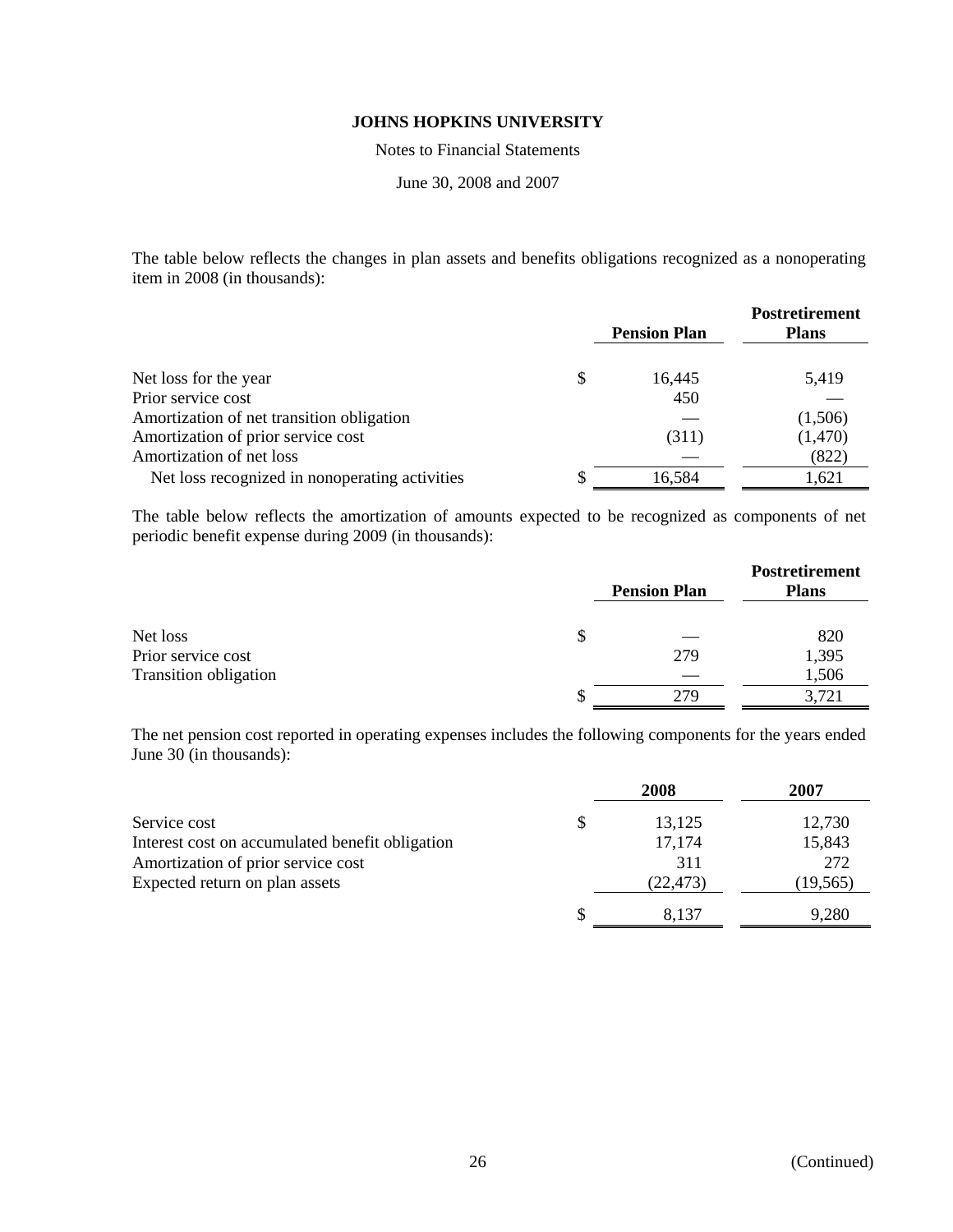Notes to Financial Statements

June 30, 2008 and 2007

The postretirement benefit cost reported in operating expenses includes the following components for the years ended June 30 (in thousands):

|                                                 |    | 2008     | 2007    |
|-------------------------------------------------|----|----------|---------|
| Service cost                                    | \$ | 8,185    | 7,740   |
| Interest cost on accumulated benefit obligation |    | 12,093   | 11,333  |
| Amortization of transition obligation           |    | 1,506    | 1,506   |
| Amortization of prior service cost              |    | 1,470    | 1,470   |
| Amortization of actuarial loss                  |    | 822      | 1,001   |
| Expected return on plan assets                  |    | (10,067) | (8,576) |
|                                                 | S  | 14,009   | 14,474  |

The weighted average assumptions used to determine benefit obligations and net periodic benefit costs are as follows:

|                                         | <b>Pension plan</b> |       | <b>Postretirement plans</b> |       |
|-----------------------------------------|---------------------|-------|-----------------------------|-------|
|                                         | 2008                | 2007  | 2008                        | 2007  |
| Weighted average assumptions used       |                     |       |                             |       |
| to determine benefit obligations        |                     |       |                             |       |
| at June $30:$                           |                     |       |                             |       |
| Discount rate                           | 6.75%               | 6.25% | 6.75%                       | 6.25% |
| Rate of compensation increase           | 4.00%               | 4.00% | N/A                         | N/A   |
| Rate of increase in health care         |                     |       |                             |       |
| costs for next year                     | N/A                 | N/A   | 9.00%                       | 9.00% |
| Weighted average assumptions used       |                     |       |                             |       |
| to determine net periodic benefit cost: |                     |       |                             |       |
| Discount rate                           | 6.25%               | 6.25% | 6.25%                       | 6.25% |
| Expected rate of return on plan         |                     |       |                             |       |
| assets                                  | 8.50%               | 8.50% | 7.00%                       | 7.00% |
| Rate of compensation increase           | 4.00%               | 4.00% | N/A                         | N/A   |
| Rate of increase in health              |                     |       |                             |       |
| care costs                              | N/A                 | N/A   | 9.00%                       | 9.00% |

The rate of increase in health care costs was assumed to decrease to 5.0% in 2016 and to remain at that level thereafter. Assumed health care cost trend rates have a significant effect on the reported postretirement benefit cost and obligation. A one-percentage point change in the assumed rates used at June 30, 2008, would have the following effects (in thousands):

|                                            | Increase |        | <b>Decrease</b> |  |
|--------------------------------------------|----------|--------|-----------------|--|
| Total service and interest cost components |          | 2.471  | (1,918)         |  |
| Postretirement benefit obligation          |          | 18.465 | (14.901)        |  |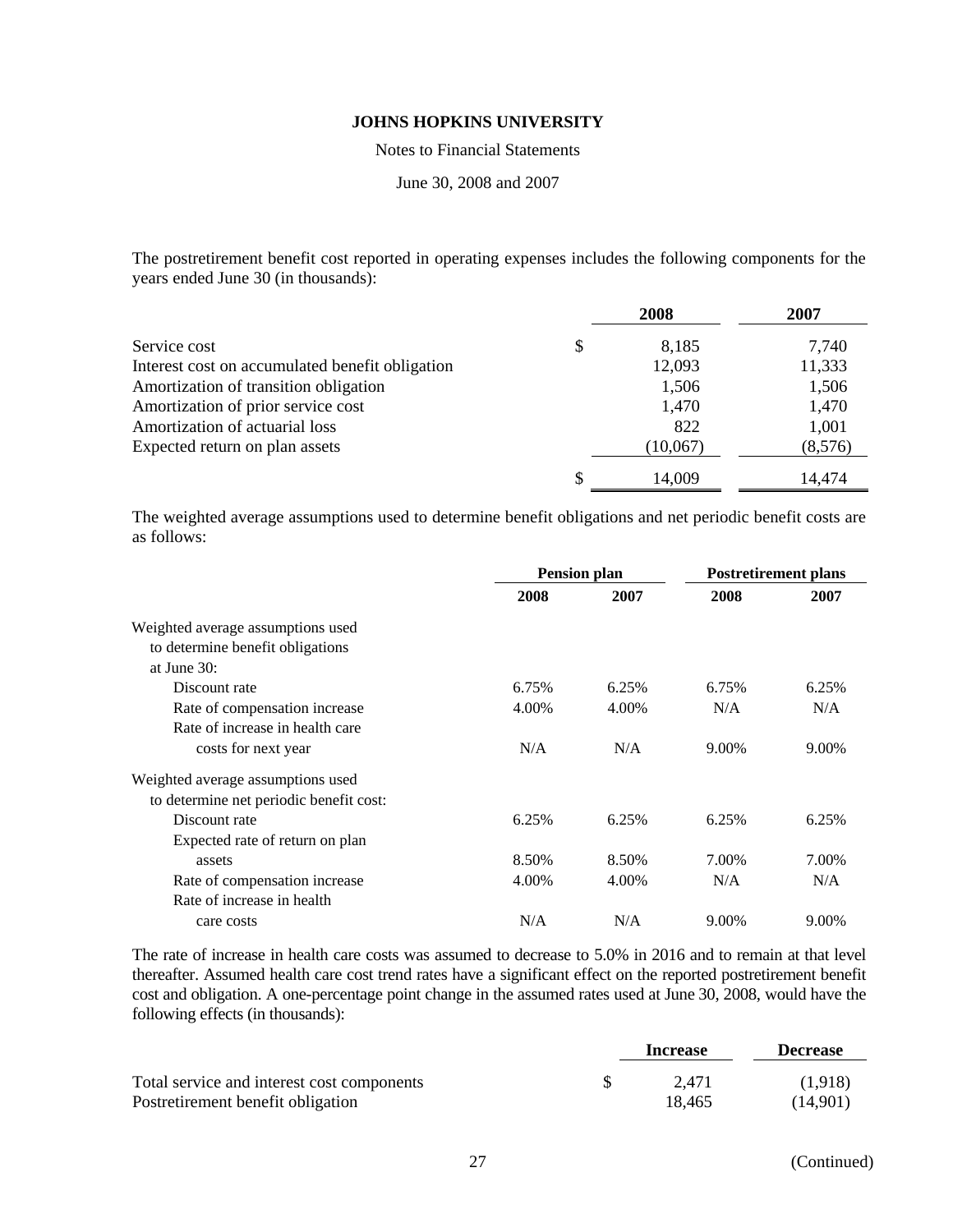#### Notes to Financial Statements

June 30, 2008 and 2007

# *Plans' Assets*

The University's investment objective for the plans' assets is to meet the benefit obligations while minimizing required future University contributions. The investment strategies focus on asset class diversification, liquidity to meet benefit payments and an appropriate balance of long-term investment return and risk. Target ranges for asset allocations are determined by matching the actuarial projections of the plans' future liabilities and benefit payments with expected long-term rates of return on the assets, taking into account investment return volatility and correlations across asset classes. Plan assets are diversified across several investment managers and are generally invested in mutual funds that are selected to track broad market equity and bond indices. Investment risk is carefully controlled with plan assets rebalanced to target allocations on a periodic basis and continual monitoring of investment managers' performance relative to the investment guidelines established with each investment manager.

The University's target asset and actual asset allocation by category as of June 30, 2008 and 2007 are as follows:

|                           |               | <b>Actual allocation</b> |      |                             |      |
|---------------------------|---------------|--------------------------|------|-----------------------------|------|
|                           | <b>Target</b> | <b>Pension plan</b>      |      | <b>Postretirement plans</b> |      |
|                           | allocation    | 2008                     | 2007 | 2008                        | 2007 |
| Equity securities         | 65%           | 66%                      | 67%  | 60%                         | 65%  |
| Debt securities           | 35            | 31                       | 29   | 39                          | 33   |
| Cash and cash equivalents |               |                          | 4    |                             |      |
|                           | 100%          | 100%                     | 100% | 100%                        | 100% |

The weighted average expected long-term rate of return for the plans' total assets is based on the expected return of each of the above categories based on the median of the target allocation for each investment class. Based on historical experience, the University expects that the plans' asset managers will provide a modest (0.5% to 1.0% per annum) premium to their respective market benchmark indices.

# *Cash Flows*

The University expects to contribute \$14,761,000 to its postretirement benefit plans in 2009, including \$7,898,000 related to APL. The University expects to contribute \$10,000,000 to the pension plan in 2009.

The benefits expected to be paid and Medicare subsidies to be received in the five years subsequent to June 30, 2008 and in aggregate for the five years thereafter are as follows (in thousands):

|               | <b>Pension</b><br>plan | <b>Postretirement</b><br>plans | <b>Medicare</b><br>subsidies |
|---------------|------------------------|--------------------------------|------------------------------|
| 2009          | \$<br>10,604           | 11,843                         | 1,969                        |
| 2010          | 11,257                 | 12,633                         | 2,198                        |
| 2011          | 11,925                 | 13,333                         | 2,459                        |
| 2012          | 13,013                 | 14,044                         | 2,776                        |
| 2013          | 14,331                 | 14,902                         | 3,138                        |
| $2014 - 2018$ | 93,327                 | 88,725                         | 19,906                       |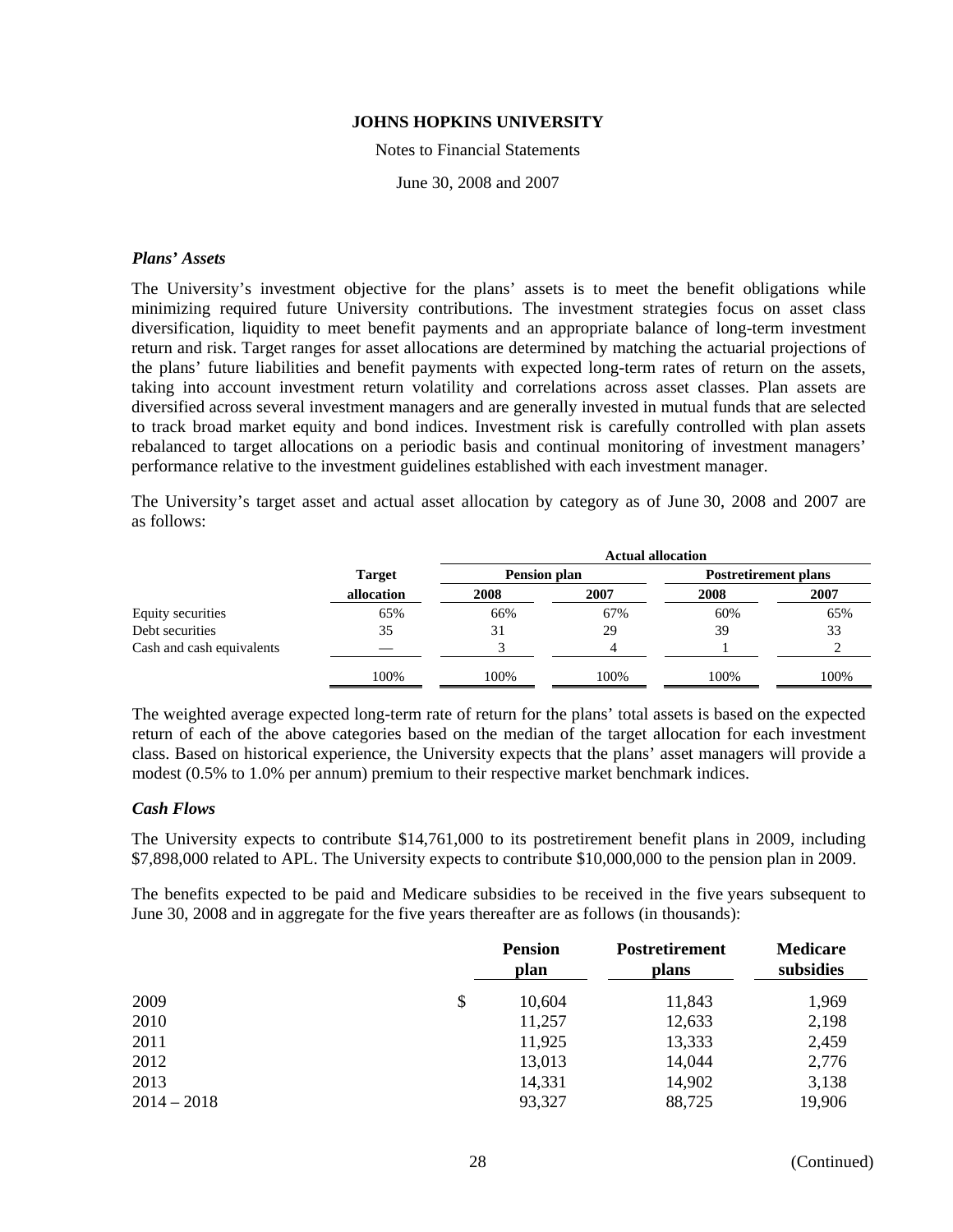Notes to Financial Statements

June 30, 2008 and 2007

# **(12) Functional Expense Information**

Operating expenses by function are summarized as follows for the years ended June 30 (in thousands):

|                                              | 2008            | 2007      |
|----------------------------------------------|-----------------|-----------|
| Instruction, research and clinical practice: |                 |           |
| Academic and support divisions               | \$<br>2,266,884 | 2,148,727 |
| <b>APL</b> contracts                         | 757,519         | 700,714   |
| Student services                             | 68,898          | 66,213    |
| <b>Libraries</b>                             | 32,716          | 34,309    |
| General services and administration          | 268,511         | 251,750   |
| Auxiliary enterprises                        | 90,753          | 89,878    |
|                                              | \$<br>3,485,281 | 3,291,591 |

Costs related to the operation and maintenance of property, including depreciation of property and equipment and interest on related debt, are allocated to program and supporting activities based upon periodic inventories of facilities. Fundraising costs were not significant in fiscal year 2008 or 2007.

# **(13) Lease Commitments**

As described in note 10, the University leases certain facilities from the Hospital under a renewable one-year lease which provides for a rent equal to the cost to the Hospital of providing and maintaining the facilities. This lease has been renewed for the year ending June 30, 2009.

The University leases certain other facilities used in its academic and research operations under long-term operating leases expiring at various dates to 2021, subject to renewal options in certain cases. Certain of these facilities are leased from Dome Corporation or other affiliated organizations.

The aggregate annual minimum guaranteed rents to be paid to the expiration of the initial terms of these leases are as follows as of June 30, 2008 (in thousands):

|            | <b>Affiliates</b> | <b>Others</b> | <b>Total</b> |
|------------|-------------------|---------------|--------------|
| 2009       | \$<br>11,839      | 22,521        | 34,360       |
| 2010       | 8,319             | 18,378        | 26,697       |
| 2011       | 7,602             | 16,660        | 24,262       |
| 2012       | 7,136             | 14,090        | 21,226       |
| 2013       | 1,206             | 11,577        | 12,783       |
| After 2013 | 2,684             | 49,113        | 51,797       |
|            | \$<br>38,786      | 132,339       | 171,125      |

Rental expense for the long-term operating leases was \$39,758,000 in fiscal year 2008 and \$34,717,000 in fiscal year 2007.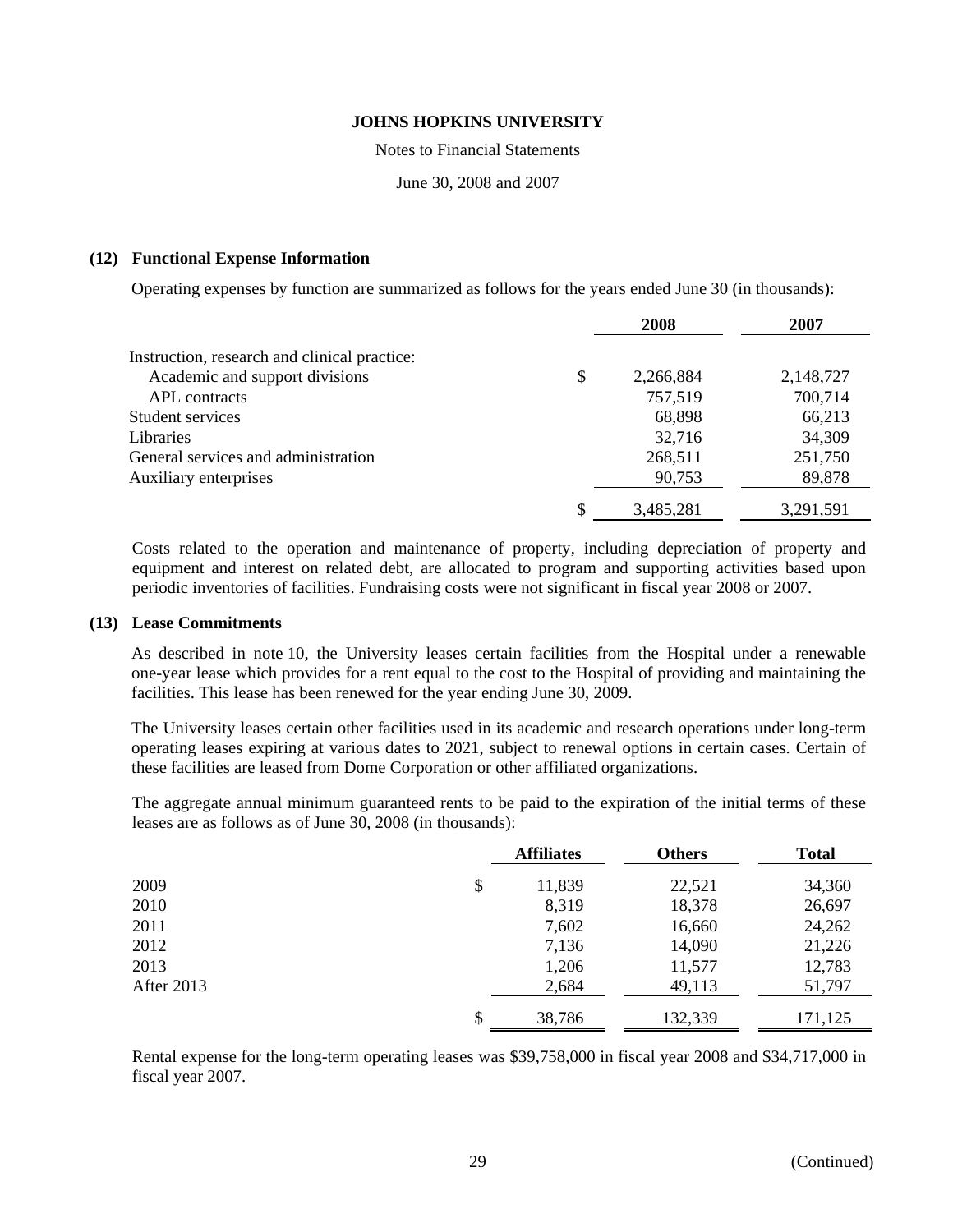Notes to Financial Statements

June 30, 2008 and 2007

The University also leases building and leasehold improvements and certain equipment under capital leases. The following is a summary of minimum lease payments for these leases as of June 30, 2008 (in thousands):

| 2009                                    | \$ | 5,461    |
|-----------------------------------------|----|----------|
| 2010                                    |    | 3,945    |
| 2011                                    |    | 3,859    |
| 2012                                    |    | 3,975    |
| 2013                                    |    | 4,094    |
| After 2013                              |    | 77,122   |
| Minimum lease payments                  |    | 98,456   |
| Less imputed interest                   |    | (37,266) |
| Present value of minimum lease payments | S  | 61,190   |

As of June 30, 2008, the gross amount of assets and accumulated depreciation thereon accounted for as capital leases and included in property and equipment amounted to \$65,100,000 and \$2,500,000, respectively.

# **(14) Other Commitments and Contingencies**

The University has the following additional commitments and guarantees relating to affiliated organizations:

- The University has guaranteed payment of principal and interest on the Series 2005B Bonds issued by MHHEFA for Johns Hopkins Medical Institutions Utilities, LLC (JHMI Utilities). JHMI Utilities is equally owned by the Hospital and the University. The proceeds of the 2005B Bonds (\$24,300,000) and the 2005A Bonds (\$24,545,000) guaranteed by the Hospital are financing the construction, renovation and equipping of a central power plant serving primarily the facilities of the Hospital and University in east Baltimore. The University's guarantee continues until maturity of the bonds in 2037.
- The University has also provided guarantees of principal and interest payments related to loans granted to JHMI Utilities under the MHHEFA Pooled Loan Program. These loans of up to \$28,100,000, in addition to pooled loans of up to \$26,160,000 guaranteed by the Hospital, will also be used to finance the central power plant project. The University's guarantees continue until maturity of the loans in 2017.
- The University has guaranteed payment of a specified percentage of annual debt service payments (up to an annual maximum of \$385,000) due under a loan issued by MHHEFA to JHHS to finance the acquisition of Howard County General Hospital. This guarantee continues until maturity of the loan in 2033.
- The University has guaranteed payment of up to \$1,419,000 of debt obligations of Dome Corporation under terms of a credit enhancement agreement relating to financing of certain properties and, together with JHHS, has agreed to provide Dome Corporation with funds required, if any, to meet its obligations under the agreement.